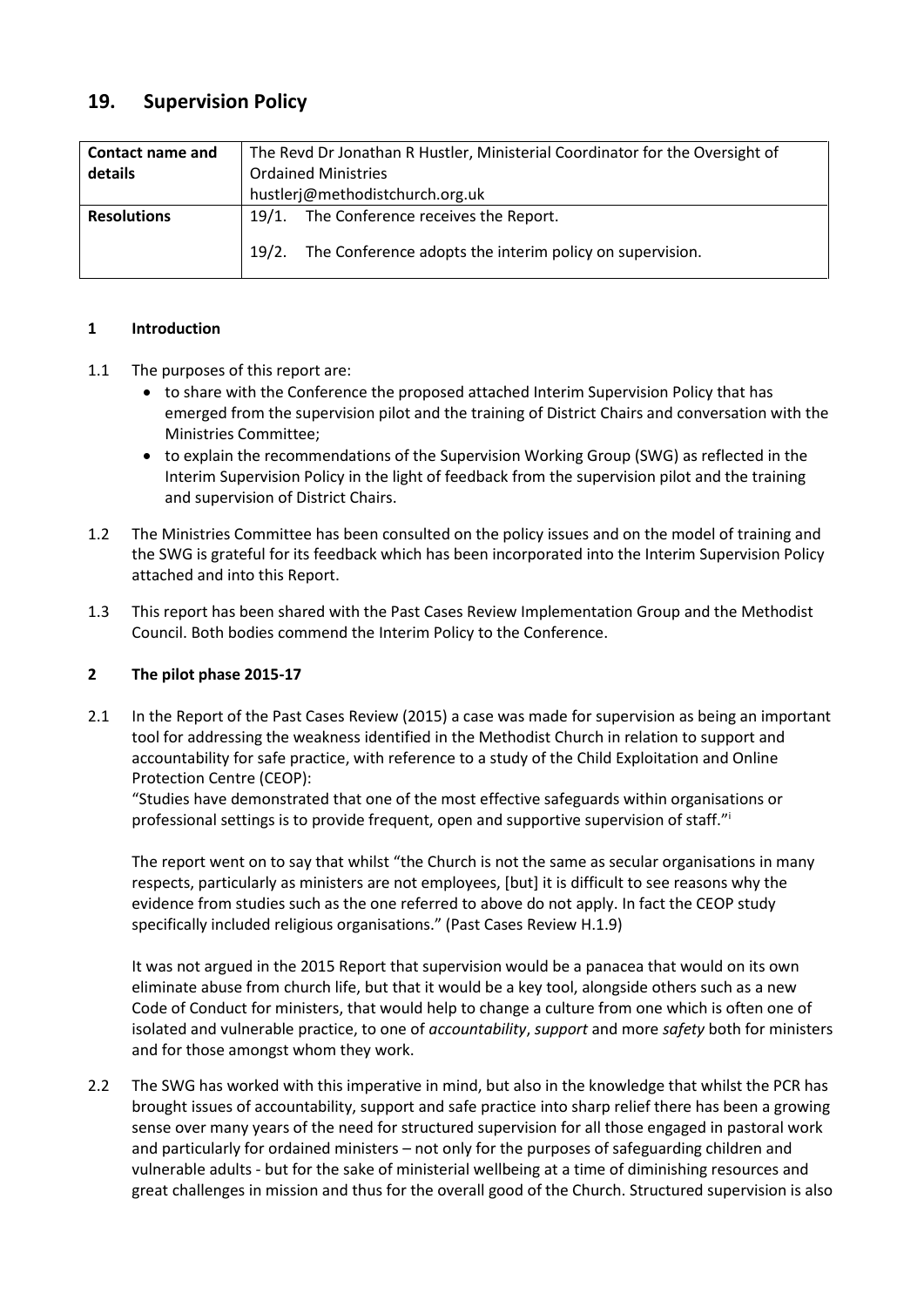for the sake of supported, reflective practice that is able to identify emerging challenges and discern strategies to address them within the horizon of God's justice and love and within the purposes of the Methodist Church. The suggestion that supervision might be a key tool by which the Methodist Church might become a more effective agent of God's mission can be traced through recent Conference reports. Of particular relevance are the following:

- *What is a Presbyter?* (2002)
- *The Nature of Oversight* (2005)
- *What is a Circuit Superintendent?* (2005)
- *With Integrity and Skill* (2008)
- *Pastoral Care* (2011)
- 2.3 The approach to supervision (known as the process of supervision) chosen during the pilot phase was outlined in the Draft Supervision Policy as an exploratory and reflective process. Its aims were described as being:

Normative:

- to explore the practices and habitus of ministry within the horizon of God's mission
- to ensure good practice in ministry which enables the flourishing of all and to challenge and manage any poor practice
- to safeguard children, young people and vulnerable adults.

Formative:

- to explore creative approaches to demanding issues of ministry and relationships as they arise;
- to contribute to the continuing vocational and professional development (CPD) of ministers.

Restorative:

- to ensure that the vocation and work of the minister is valued and nurtured;
- to ensure that health and well-being issues for ministers are addressed.
- 2.4 During the pilot phase this exploratory process of supervision was taught to those taking part in the pilot and to the District Chairs. The draft supervision policy was implemented as follows:
	- 1. The District Chairs were supervised by externally appointed supervisors who sent the Agreed Record of the supervisions to the Secretary of the Conference.
	- 2. The Chairs of the Liverpool and South East Districts and the Assistant Chairs of the South East District supervised the superintendents of those Districts.
	- 3. In the Circuits of the Liverpool and South East Districts some ministers were supervised by their own superintendent and some by a supernumerary minister or the superintendent of another Circuit in the District with an Agreed Record being sent to their superintendent.

## **3 Learning from the pilot phase**

Feedback was received from the following groups:

- Circuit ministers receiving supervision as part of the pilot (questionnaire and feedback day)
- Superintendents receiving and offering supervision as part of the pilot (questionnaire and feedback day)
- District Chairs and Assistant Chairs receiving and offering supervision as part of the pilot (regular group supervision with a member of the SWG)
- District Chairs (course evaluation of the training they received) and consultation about the Interim Supervision Policy through three separate chairs' meetings during 2016/2017
- consultation with those supervising District Chairs at two 'faculty days'
- consultation with a range of potential trainers during one 'train the trainers' residential.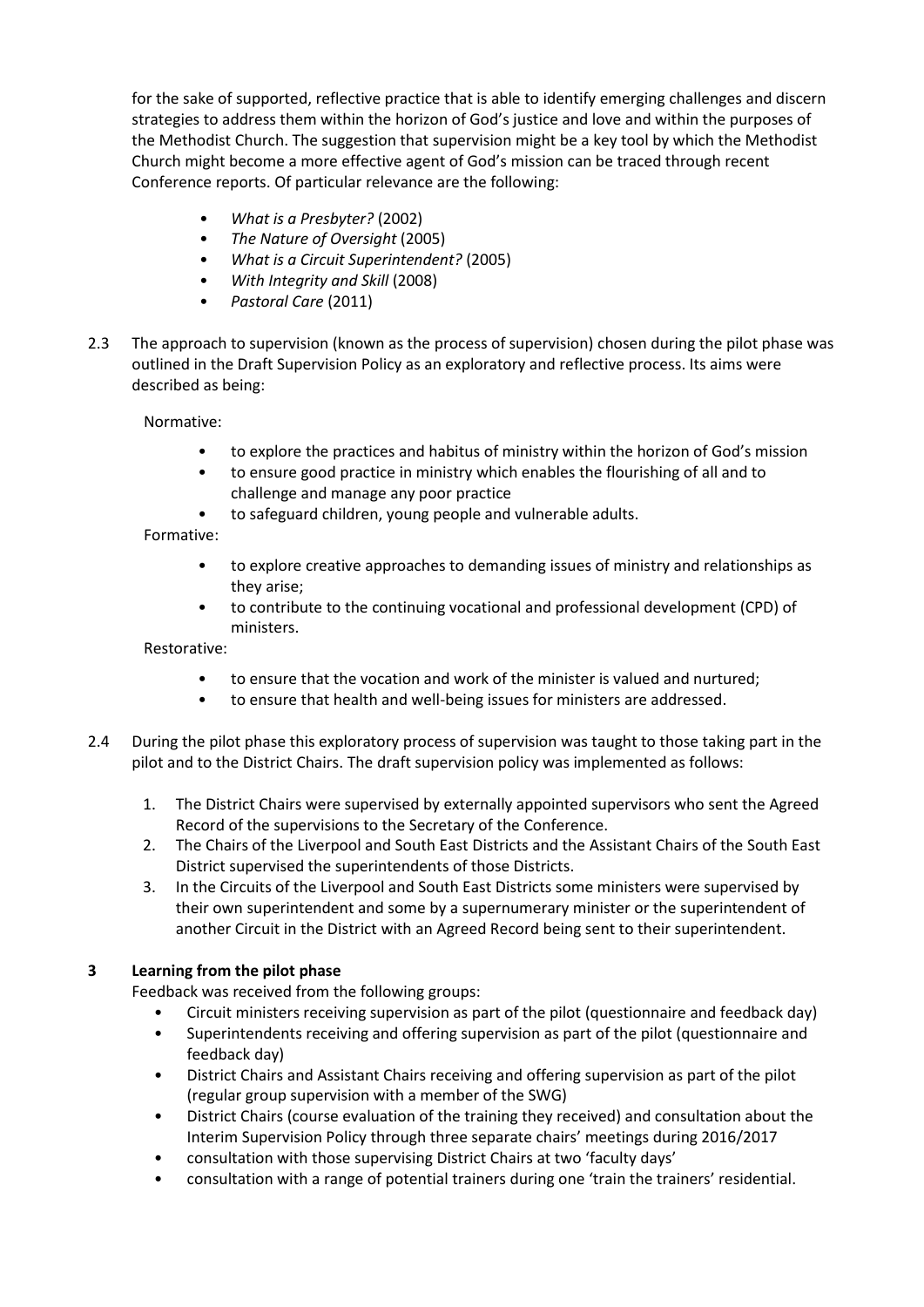## **3.1 The impact of the pilot on the Methodist Church as a Learning Organisation**

- 3.1.1 The learning experience of the pilot has persuaded the SWG that it is important that the next steps of the implementation of Recommendation 7 of the Report of the PCR should be under an interim Supervision Policy to cover the period 2017-2020 rather than under a Final Policy. This is to allow the Methodist Church to proceed by stages; to allow for consultation, feedback and learning; and to separate the period of initial implementation from the processes needed to embed supervision into the life of the Methodist Church for the long term. It is hoped that such an approach will build on the learning that has happened during the last eighteen months.
- 3.1.2 The proposed Interim Supervision Policy is attached to this Report and is intended to succeed the Draft Supervision Policy (MC/15/86) approved by the Methodist Council in October 2015. At present it is a policy that covers initially only the implementation of supervision in the Circuits and Districts because those are the recommendations that can be supported by direct learning from the pilot. Further consultation is recommended before specific proposals are made about ministers in other kinds of appointments and authorised ministers, each with a suggested reporting timeline.

## **3.2 The impact of supervision upon support and accountability for safety in ministry**

- 3.2.1 Evidence from the pilot phase of the implementation of supervision has demonstrated that regular structured supervision has benefited those receiving supervision as circuit ministers (including superintendents) as they have described it, in the following ways:
	- *A safe space to reflect; a critical appraisal of ministry.*
	- *It gives me a safe place to share concerns, to discuss how to handle situations and receive support and prayer.*
	- *It is just good to know that after 10 years of travel, I now have someone I can share highs and lows with and unpack stuff. Enabling me to work out a way forward.*
	- *Helped me to understand better when I am trying to 'please' people rather than God. Good for reflecting on things with another person.*
	- *In personal reflection, and reflection with my supervisor, in deepening awareness of what I need to do to enable my ministry (for example to take time to be still, time out for prayer etc) and not feel guilty about that. In the realisation of what gives me energy and what does not in ministry and to have a safe space to say what does not and then able to reflect on that.*
	- *It is a safe place, to share some painful experiences of ministry. This has reduced the 'chattering' conversations between staff, that may have led to misunderstanding.*
	- *Enabling issues to be discussed which I would have previously kept to myself or grumbled about.*
	- *It allows me a safe space to reflect on where the ministry is going; talk about the impact that things are having on myself as an individual and as a minister; potentially be challenged in the ways that I am working; to be accountable to someone set apart from the situation.*
	- *Confidential sharing lifts a heaviness that normally is carried on your daily routine.*
	- *It helps me think through the issues I face and not to feel so overwhelmed by them or think I'm useless if things are challenging.*
	- *Knowing I am being listened to by my Assistant Chair in a safe space and regularly.*
	- *I get time to reflect with another practitioner about what I do and what impulses operate as I minister in the circuit context.*
	- *I feel more confident in my role.*
	- *Better relationship with my Chair who has a better understanding of my work.*
	- *Good to have a regularly scheduled place to unload 'stuff' from ministry; group sessions are also helpful to hear from others.*
	- *Allows me to focus on aspects that I may not have given thought to otherwise.*
	- *An opportunity to reflect with someone I trust and whose opinion I value. Group supervision enables reflection with others who face similar situations.*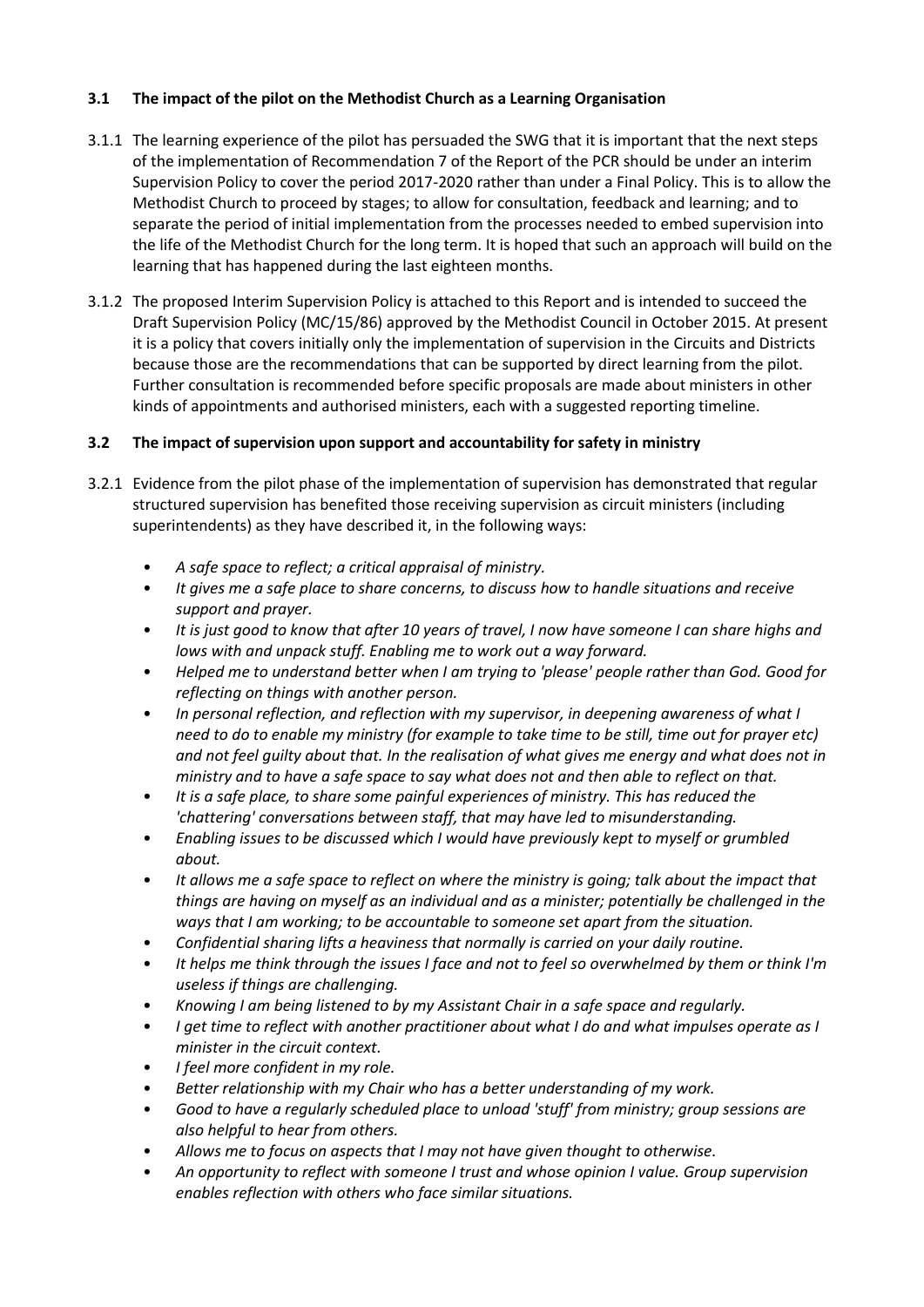- *Given space to reflect as a reflective practitioner.*
- *It has helped me reflect on very practical issues, with a skilled practitioner, which meant that the time I would have spent reflecting (on my own) was used in a way that bore far more fruit.*
- *It provides a place to discuss issues.*

Only 4 out of 35 respondents made comments reflecting supervisory relationships that had not been as positive for reasons that related variously to the skill level of the supervisor, the availability of the supervisor and the general disposition towards this use of time in the case of one supervisee.

- *• (I haven't had any)*
- *• We are still at the early stage, I hope as we progress things will become clear*
- *• Not much*
- *• Not much*

In summary, evaluative feedback from the pilot indicates that the majority of participants felt that the supervision they received reflected the definition of supervision outlined in the Draft Policy. More than 4 out of 5 circuit ministers responding felt, in light of the pilot, that supervision was highly important to them.

- 3.2.2 Analysing the responses above it seems that in terms of helping to change a culture from one which is often one of isolated and vulnerable practice, isolated practice is certainly being tackled for many people through supervision and we believe that this is already reducing the instances of vulnerable practice as difficult issues are explored, as stress is relieved and as shared strategies are rehearsed within an environment of trust and collegiality. There is also evidence that anxieties are being more constructively addressed through supervision than through the mechanisms previously used and that this is both releasing energy for ministry and improving team relationships.
- 3.2.3 In the judgement of the SWG the evidence of the pilot phase suggests that the supervision offered has been effective in meeting the 'restorative' and 'formative' functions outlined in the Draft Policy and as such is helping the Conference to express its duty of care to ordained ministers as part of the Covenant that exists between them and the Conference.
- 3.2.4 In terms of the normative functions whereby supervision demonstrably contributes to accountability as well as to support and learning there is evidence that supervisors are using their new skills to help ministers to give an account of their work in some detail in supervision and some evidence of practice being examined in the light of appropriate theological and ethical norms. There is not very much evidence that explicit questions that help ministers to identify and manage risks in their work and in their ministry contexts are being asked. However, the careful attention to boundaries and roles that is needed for supervision to be effective in offering an exploratory and reflective space, even within a context of oversight, itself reinforces the attitudes and skills needed for the safe practice of ministry in which confidentiality is not confused with secrecy and in which power is transparently and responsibly exercised by all concerned.
- 3.2.5 The Supervision Working Group believes that the process of supervision introduced is robust enough to allow for sufficient focus on accountability and safety through its normative dimension. Some steps have already been taken to strengthen this aspect of the work through changes to the training offered to District Chairs and planned for the future to ensure that in the work going forward we monitor the ways in which we are changing the culture to be more attentive to vulnerable and risky practice and to identifying bullying and potentially abusive behaviour at an early stage in our churches and the communities we serve:
	- Attention to risk identification and its management through supervision in the training of the District Chairs and the materials for future training.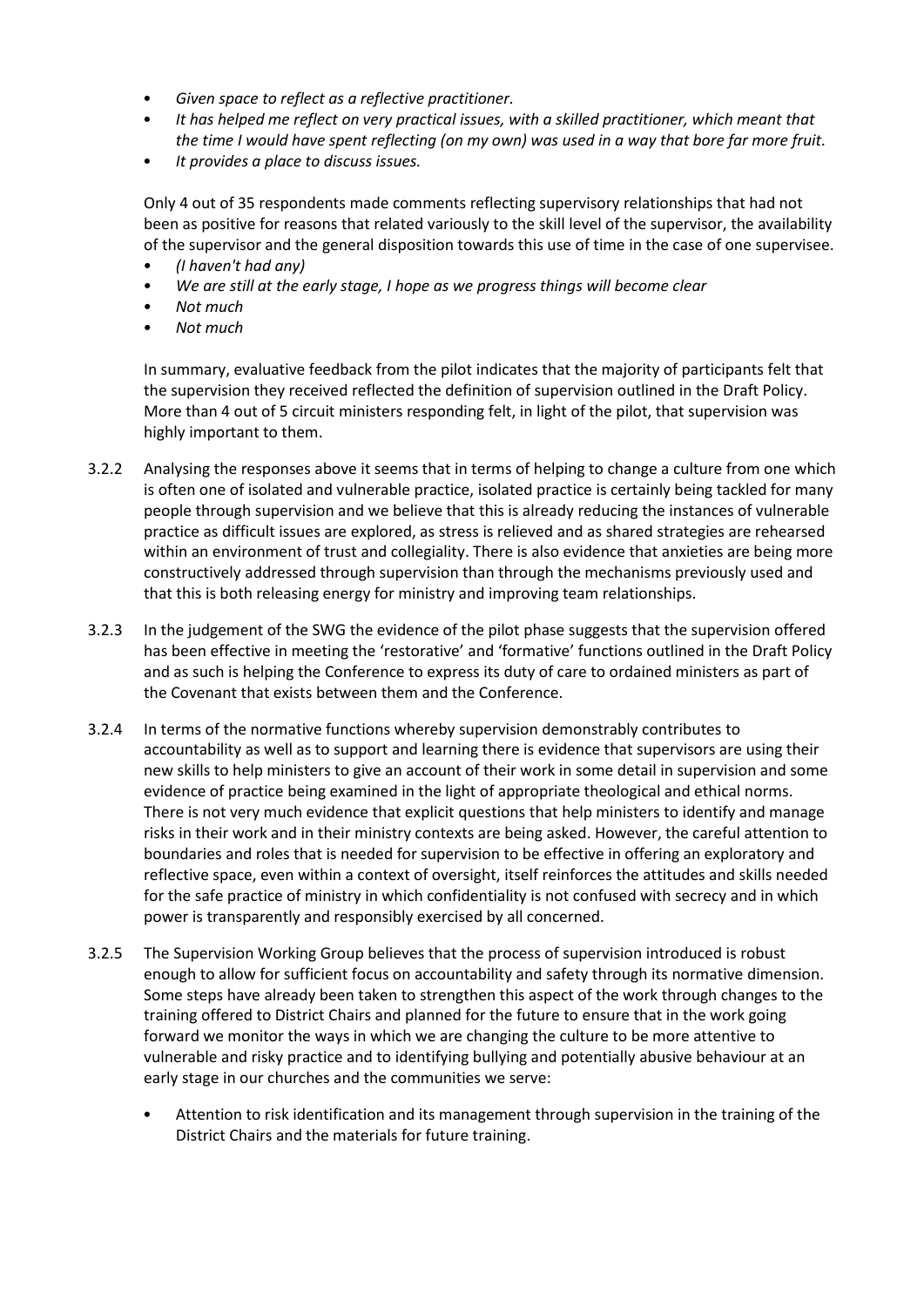- Explicit attention to risk in the process of supervision being taught and to the right of both the supervisor and the supervisee to raise issues for discussion in supervision in order ensure that the whole of the ministry of the supervisee receives attention during the course of a year.
- The integration of the proposed Code of Conduct for ministers into supervision as part of the horizon within which past practice is reviewed and future practice shaped.
- Taking on board feedback from the pilot material on bullying and harassment called *Dignity and Respect*.
- Attention to the model of implementation of supervision to be adopted by the Interim Supervision Policy, particularly with reference to the question of how supervision contributes to oversight, as focused in the questions "Who supervises?" and "Why should my minister in oversight or anyone else receive a record of my supervision?"

## **3.3 The impact of the pilot upon the perceived relationship between supervision and oversight**

3.3.1 The Draft Supervision Policy argues that that supervision is properly understood as a feature of oversight and is a way of ensuring that ministry is accountable. One of the findings of the pilot is that what has been appreciated about the provision of supervision for ordained ministers is the way in which it has been an expression of the Conference's duty of care as part of its covenant relationship with those in Full Connexion such that ministers feel more supported and valued and equipped by being offered time for reflection on their work and vocation through formal supervision.

## **The new interim supervision policy therefore places emphasis on the duty of care of the Conference expressed in supervision as well as on the accountability of ministers expressed in supervision.**

- 3.3.2 A significant question has arisen from a variety of quarters about the effect of ministers in oversight supervising their own colleagues. There are important questions to tease out here that are both ecclesiological and practical.
- 3.3.3 Those who supervised colleagues as well as receiving supervision themselves (superintendent ministers) made the following observations about the value of supervising their own colleagues:
	- *• They know they have a space and time to talk*
	- *• I feel we have grown closer together*
	- *• Better understanding of their issues and them as people*
	- *• Relationships are easier and there seems to be a deeper level of trust*
	- *• I know the issues better*
	- *• Those being supervised seem genuinely grateful for the opportunity to be listened to intently and with purpose*
	- *• Better understanding*
	- *• Have got to know each other better*
- 3.3.4 However, some superintendents raised the issue that formal supervision amongst their colleagues introduced a sense of hierarchy/line management that felt alien to the role of superintendent:
	- *it creates a line management structure and a more hierarchical status of the superintendent*
	- *• it does put me in a 'different' category -- harder to 'just be friends'*
	- *• it implies a hierarchy*
	- *• I think it is setting me apart from colleagues so I am seen as different and hierarchical figure when I just want to be one among equals but with particular duties.*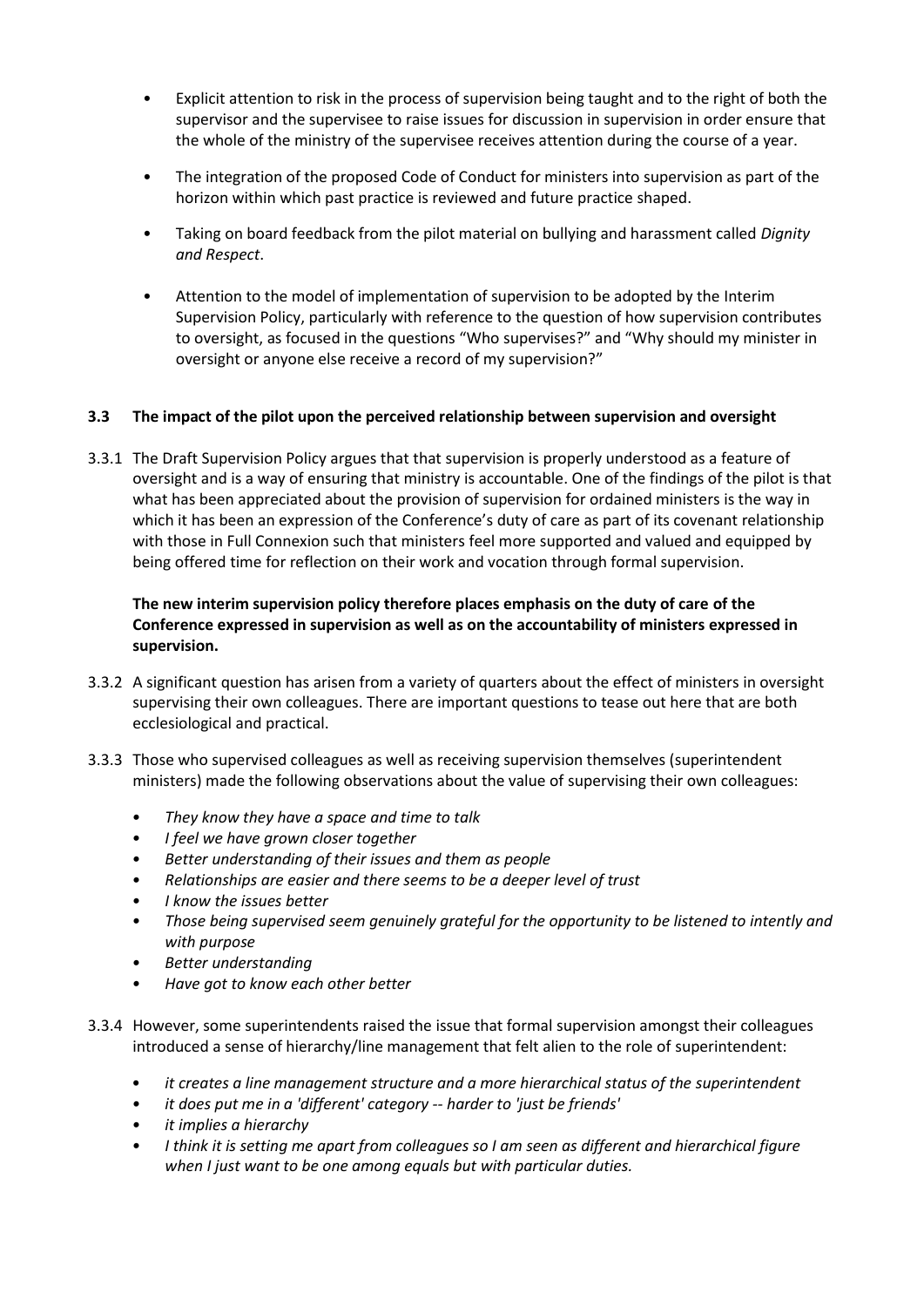A significant minority of superintendents thus felt that supervision is changing the relationship between them and their colleagues. The features of supervision that gave rise to this feeling were:

- the use of Agreed Records, particularly where these were being passed to a superintendent when the supervision had taken place with an alternate supervisor;
- the 'one way' use of the time, meaning that the superintendent did not share with colleagues in the same way that they were being asked to share;
- the heightened sense of accountability in noting issues for referral and being alert to fitness to practice issues as well as safeguarding issues.

Other superintendents expressed different views where the formal practice of supervision was building on existing patterns of relationship: *There have been no negative effects. We were doing this less formally in staff meetings and one-to-one meetings anyway.*

- 3.3.5 The response of the Supervision Working Group to this feedback has been:
	- In consultation with the Ministries Committee, to revisit the Standing Orders<sup>ii</sup> that relate to the oversight of circuit ministers and their ministry to see whether any change in our ecclesiology is implied by any expectation that superintendents supervise their own colleagues or receive Agreed Records of their supervision. Our conclusion has been that it is not the case that any change in understanding is implied though we accept that a change in practice draws this understanding into sharp relief in ways that some ministers may find uncomfortable or new. In this sense supervision is working to highlight the need for greater accountability in ministry that the PCR identified.
	- To note that it is in fact because superintendents and District Chairs/the Warden of the Diaconal Order do already have responsibilities for the practice, fidelity and character of their colleagues that some ministers feel reluctant to share difficulties in supervision with them.
	- To identify a training need in relation to the roles of superintendents and to the way in which their responsibilities differ from those of their circuit colleagues.
- 3.3.6 Two further pieces of feedback from superintendents raise another important issue about the relationship between the oversight authority of the superintendent/Chair of District/Warden of the MDO and the exploratory space of supervision.
	- *Trying to keep information shared in supervision separate in my mind from other things to make sure I hold confidentiality properly*
	- *• I find it hard to have to look for solutions myself rather than receiving advice - especially as I am supervised by people who I would in other circumstances go to for advice*

It is clearly the case that where superintendents are supervising their own colleagues a set of boundary issues need careful attention if supervision is not to end up as simply a compliance exercise or an opportunity to instruct colleagues on procedures. Oversight responsibilities include responsibilities for compliance (ensuring a range of things) and responsibilities for advising colleagues about how to achieve things. However, the supervisory space is not primarily for these (proper) things, but primarily for the purpose of reflection on practice.

3.3.7 The view of the Supervision Working Group is that the most robust form of safety in ministry will arise from the best quality reflection on practice that can be facilitated in supervision; this will involve ministers giving an account of their work in detail and, over time, in rounded enough way to give confidence to the supervisor/minister in oversight that they are working safely and effectively. In our view this kind of reflection is the primary supervising activity. The oversight responsibility is to ensure that good enough supervision is happening and that the issues identified in supervision that need formal action outside the supervision context are appropriately referred. We suggest therefore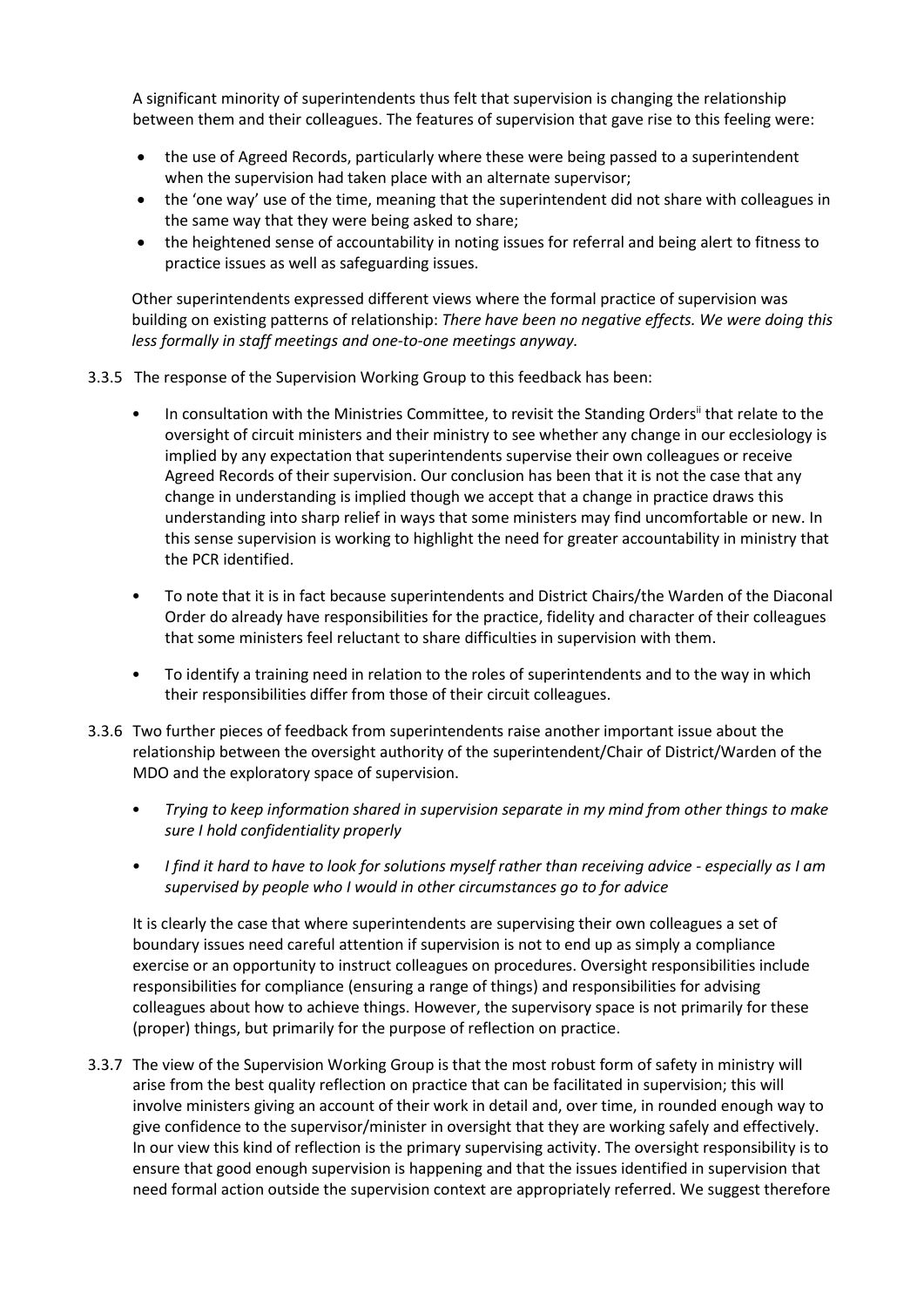that it is more important that good enough supervision happens than that it is carried out by the minister in oversight. Where supervision is given by someone who is not the minister in oversight (as currently in the case of District Chairs) it is important that their ministers in oversight receive the Agreed Record of the supervisions in order to be able to oversee that work and so be accountable for their oversight role.

**The Interim Supervision Policy therefore does not describe supervision** *as* **oversight, but as making a contribution to oversight.**

**The Interim Supervision Policy requires ministers in oversight to ensure that supervision happens but does not require them, by virtue of their office, to supervise their own colleagues – though many in practice may do so.**

**The Interim Supervision Policy suggests that supervision is a means by which ordained ministers express their duty of accountability to the Conference (just as it is a means by which the Conference expresses its duty of care to ordained ministers).**

- 3.3.8 Given the comments made in the pilot feedback about the ways in which some ministers might be reluctant to bring some issues to their minister in oversight for fear of being thought inadequate in the role or for fear of consequences in terms of stationing; and given the reservations expressed in various quarters about whether all ministers in oversight would necessarily be naturally gifted supervisors, the SWG did consider proposing a model of supervision whereby no-one would be supervised by their own minister in oversight. This course has not been taken because:
	- Pilot feedback has identified some benefits of supervision happening within the team
	- Some Chairs/superintendents have expressly asked to be able to continue in this pattern
	- Some feedback suggests that there are time savings in supervising one's own team whereas supervising ministers from other circuits would be all in addition to circuit oversight responsibilities.
- 3.3.9 Where ministers in oversight do supervise their own colleagues it is important that issues of dual role and the handling of power are carefully attended to as highlighted in the comment about confidentiality at 3.3.6 above. It will also be important to ensure that a nominated third party has sight of the Agreed Records of supervision in order to ensure that there is not collusion or inappropriate use of power happening through supervision. To help add safety to the supervision where the details of what happens in it need not be passed on to any third party the Agreed Records of supervision be slimlined; those issues to be recorded should only be those that need to leave the supervision room for action to be taken. An amended Agreed Record is appended.

**The Interim Supervision Policy therefore permits three variant models of supervision implementation so that districts can determine the best model(s) to use, taking into account local factors.**

**The Interim Supervision Policy includes a slimmed down Agreed Record that records information necessary only for the purposes of oversight.**

**The Interim Supervision Policy requires Agreed Records always to be seen by a third party for the sake of the monitoring of good practice in supervision.**

- **3.4 The impact of the pilot on the use of ordained ministers' time**
- 3.4.1 A key concern raised by many has been the impact upon the time supervision takes, especially for those supervising colleagues. Superintendent ministers from the pilot districts expressed their concerns in the following ways:
	- *Reduced number of staff meeting so had big impact on team*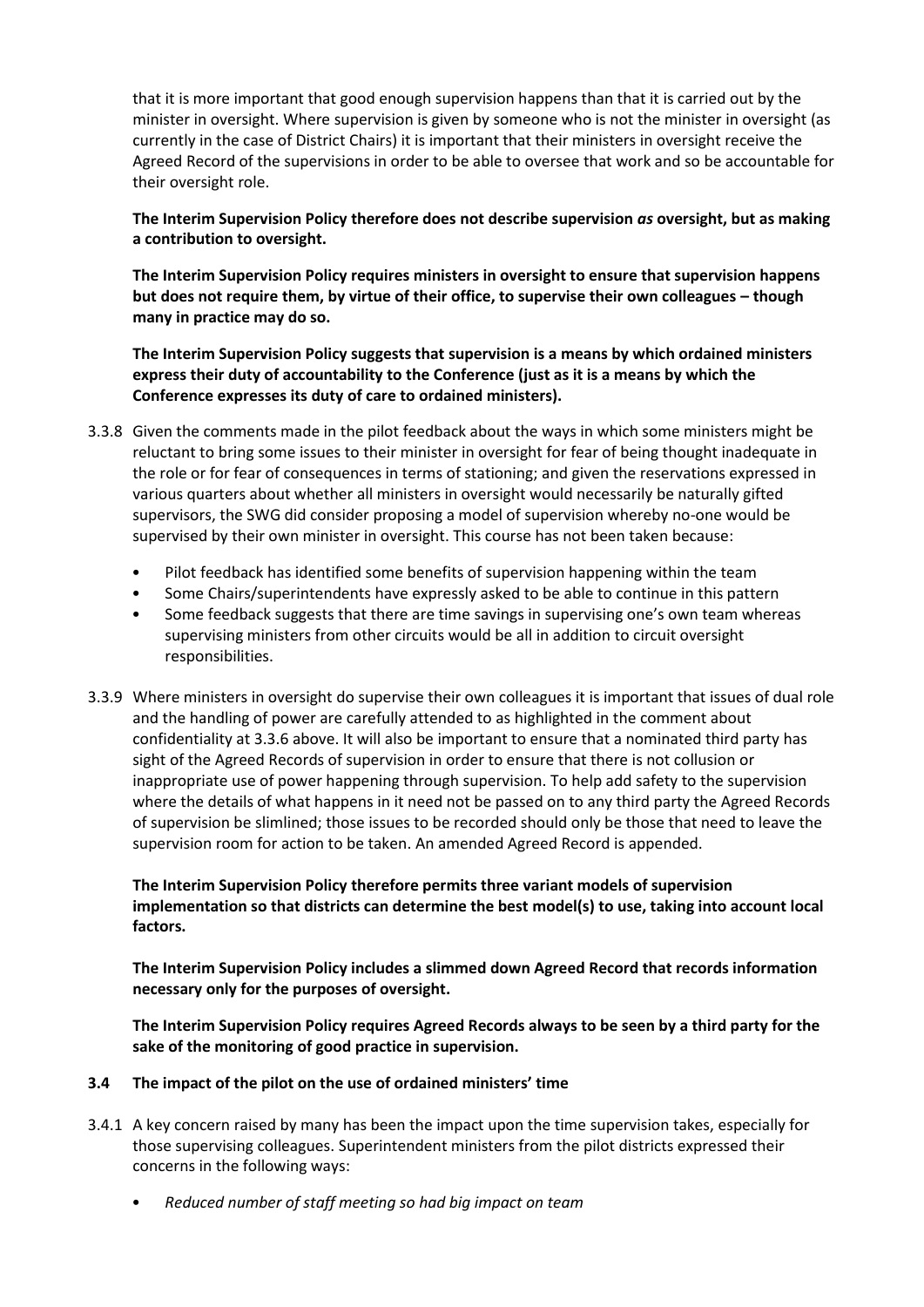- *• Time constraints*
- *• TIME!! My sessions are with my District Chair and the office is in Horley. Each journey takes out a significant chunk of each day as the M20/M25 links aren't good. We are going to try Skype but I'm not sure I will benefit quite so much from that mechanism*
- *• Only finding time and working out what I cannot do*
- *• Travelling distance means an least an extra hour or two is taken from my diary for each one-onone session.*
- *• Time constraints!*
- *• Time demands - especially when travelling is factored in - though I would not want to do it by skype.*
- *• As you might expect finding time is the most difficult part of the process.*

In order to deal with this some superintendents felt that fewer longer sessions would make better use of time; some felt that some use of skype could be made; some felt that it was more a question of addressing the overall workload of the superintendent; some felt that the real issue was adjusting to new routines.

**In responding to the time concern the Interim Supervision Policy recommends that:**

- **• no minister should supervise more than 8 people including lay employees**
- **• 6 x 1.5 hr sessions be the minimum requirement rather than 10 x 1 hour ones**
- **• Skype might be allowed for some sessions by mutual consent**
- **Districts have the freedom to choose a model of implementation that makes use of the gifts of others including lay people and supernumerary ministers.**
- 3.4.2 It is also recognised that the shape of superintendency might need some consideration after further experience of formal supervision as part of the role though it is noted that the Conference Report, What is a Circuit Superintendent? already gives superintendents the responsibility for ensuring that all their colleagues are appropriately and adequately supervised.
- 3.4.3 A common observation about the implementation of supervision has been that allowing group supervision to be the predominant model would save time on individual supervision. Concerns about the effectiveness of group supervision amongst many who have participated in it during the pilot have led the SWG to propose that group supervision not be used as a prime means of supervision during the interim period although staff meetings and peer groups are encouraged to transfer the skills they are learning from one to one supervision into those settings.

**The Interim Supervision Policy does not permit the use of group supervision instead of 1:1 supervisions.**

## **3.5 The impact of the pilot upon future supervision training**

- 3.5.1 The first impact of the pilot was the feedback from superintendents in the pilot Districts that they would have preferred to learn supervision by being in supervision before needing to supervise in addition to their initial training. For this reason budget was sought for Chairs' training and supervision to be implemented during this pilot phase. For this reason also the timeline below suggests a similar pattern.
- 3.5.2 It has been noted above that the need for training specifically in relation to the handling of risk led to modifications to the training between the pilot training and that for District Chairs.
- 3.5.3 The training of District Chairs has increasingly paid attention to issues of dual role and the handling of power in supervision and outside it as the implications of the model of implementation have been grasped. This will need to continue into future training.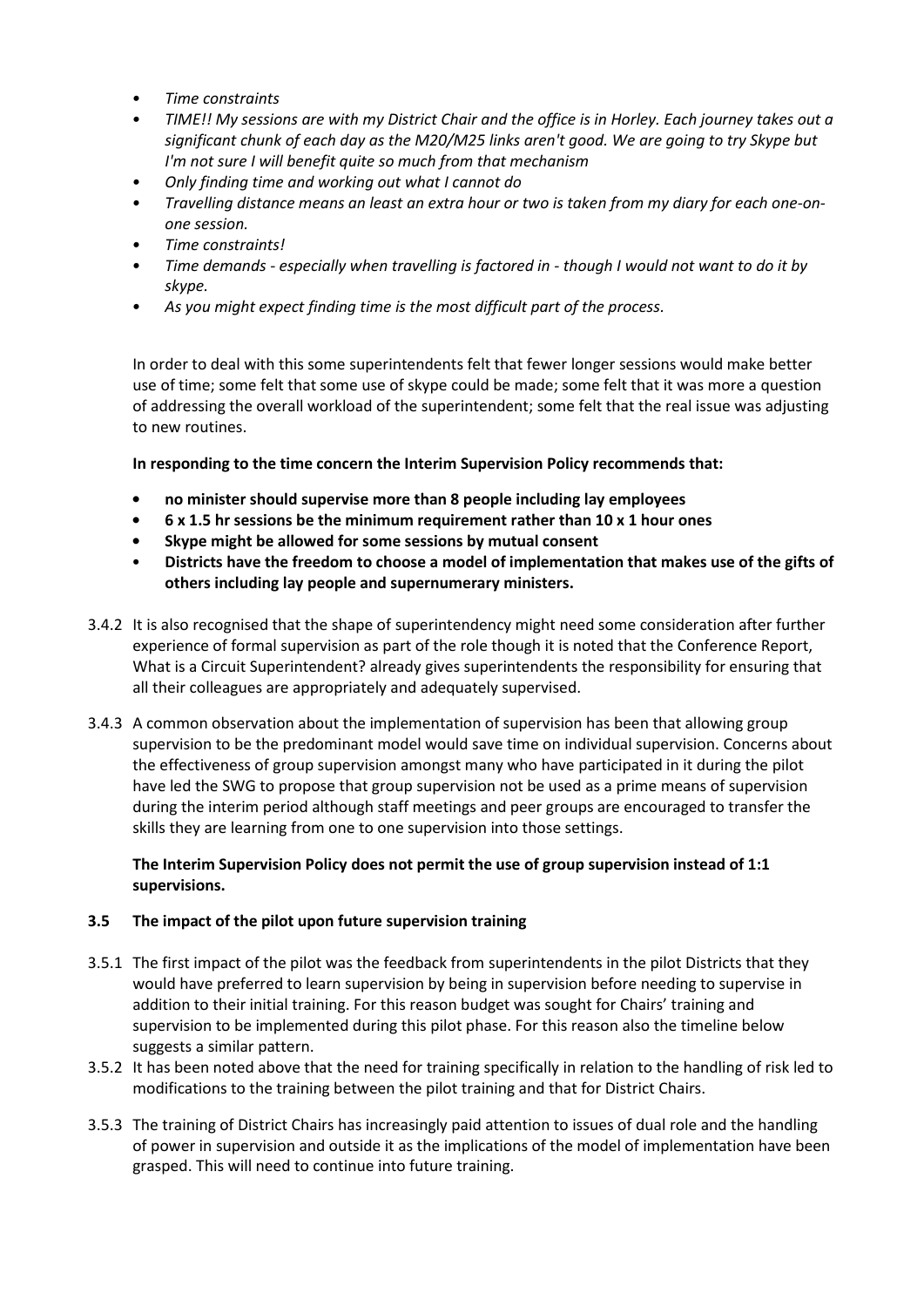3.5.4 Feedback from the District Chairs has expressed relief at the quality and professionalism of the training offered to them and an anxiety that this quality of training should be maintained for others in order to ensure that the aims of supervision are met and the considerable investment of staff time justified. This will imply the use of professional supervision trainers; the maintenance of a high staff ratio to allow for accelerated learning in supervised triads; 2 x 2 day training events. The various measures needed to achieve quality assurance going forward is a large topic that is treated separately below.

## **4 Why invest in supervision?**

- 4.1 It is clear that resourcing its ordained ministers and others to engage skilfully in exploratory and reflective supervision will be a major investment for the Methodist Church. It seems important therefore, before itemising the resources needed, to summarise the outcomes intended for such investment in order that the reasons for proceeding are transparent and in order to provide criteria whereby the effectiveness of the implementation of the Interim Supervision Policy can be measured in 2020.
- 4.2 On the basis of the pilot feedback we expect that a Methodist Church in which the Interim Supervision Policy has been implemented will demonstrate:
- 4.2.1 reduced symptoms of isolation and stress amongst its ordained ministers (such as sickness and vulnerable practice) through a realistic and regular structure of collegiality and accountability in which ministers are regularly sharing the detail of their practice and being listened to;
- 4.2.2 a more intentional use of ordained ministers' time through the opportunity that supervision provides for ministers to think theologically and practically about priorities;
- 4.2.3 a more robust handling of risks in church life, including those relating to safeguarding through explicit attention to risk identification and risk management in supervision;
- 4.2.4 more safety for everyone in church life through heightened awareness in supervision of boundaries, expected conduct, role clarity and the use of power;
- 4.2.5 more safety for everyone in church life through the opportunity in supervision to explore the unconscious factors that sometimes undermine best intentions;
- 4.2.6 better communication as those in oversight become more aware, through supervising others, of the challenges being faced on the ground;
- 4.2.7 less anxiety in the face of change as ministers share responsibility for risks, priorities and hard decisions with their supervisors;
- 4.2.8 clearer lines of accountability in which the responsibilities and roles of ministers in oversight are better understood and are routinely operated in practice.

## **5 Risk Assessment and Quality Assurance**

- 5.1 Risks
- 5.1.1 One consequence of failing to implement Recommendation 7 of the PCR in a timely and robust way is that opportunities to address the issues identified above will be missed.
- 5.1.2 In addition there is the risk that the Methodist Church will be seen as reneging on public promises made at the 2015 Conference to learn the lessons of the Past Cases Review.
- 5.1.3 There are a number of factors that could put the implementation of Recommendation 7 at risk: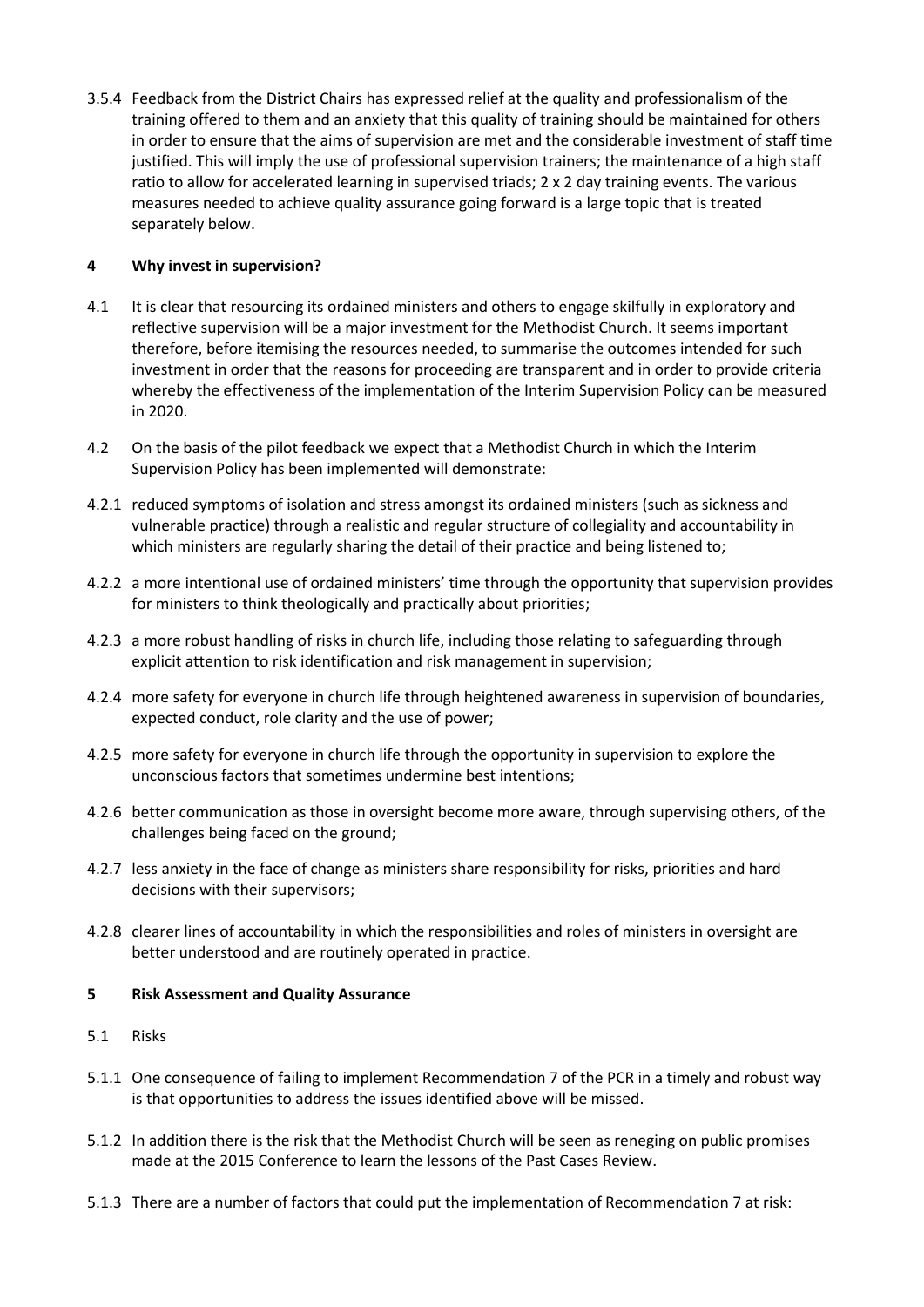- Failing to identify, appoint or release appropriately qualified and briefed training teams who can inspire confidence and assure the quality of those being trained in the Circuits and Districts;
	- Failing to assess the level at which trained supervisors are operating and allowing people to practise who are not appropriately skilled;
	- Failing to appoint an appropriately qualified and briefed person/organisation to oversee the implementation;
	- Failing to continue to learn from the experience of the implementation so that any final policy is not properly responsive to the context of the MCB;
	- Failing to fund the work at a realistic level;
	- Failures in communication between different bodies and individuals whose work is vital to the implementation.

### 5.2 Quality Assurance

It is clear that the outcomes of supervision can only be attained if the quality of the supervision offered is of a high standard. The SWG is proposing a number of ways in which quality can be assured:

- 5.2.1 High quality bespoke training is offered on the model of that offered to district chairs and that is responsive to ongoing learning. This will require one paid professional supervision trainer per training course and five Methodist facilitators drawn from amongst the DMLN, other connexional/district roles, and other suitably identified volunteers who can be seconded or are able to offer their time free of charge. A total of 30-32 people involved in the training will be needed to meet a two year timetable for the main roll out. This would require the teams to be fully briefed to take part in the training between July and December 2017 and an average commitment of 2.5 days per month per team member from January 2018-June 2019. Such a frequency of engagement in the training would be desirable in order to keep the teams cohesive and the work fresh in their minds. Using a high proportion (26/32) of people already paid by the Methodist Church or able to offer their services free will help to contain costs.
- 5.2.2 Those nominated by Districts to supervise are not automatically allowed to do so but are assessed for their suitability following bespoke training and do not supervise if they are not considered competent to do so.
- 5.2.3 It is proposed that the process for approval follows the pattern used with District Chairs and consists of three components:
	- successful completion of training and assessment by members of a connexionally appointed delivery team;
	- endorsement of fitness to practice: by their own supervisor after at least six months 1:1 supervision/reference from an external supervisor/evidence of supervisory work provided by a professional qualification or accreditation eg APSE;
	- where the supervisor is nominated as an alternate to a minister in oversight, this nomination for training and assessment should happen with the agreement of the District Chair.
- 5.2.4 Supervision of supervisory work will be carried out and evidenced through Agreed Records.
- 5.2.5 A mechanism will be put in place to monitor the work of supervisors through the appointment of a Nominated Third Party who will receive the Agreed Records in cases where the minister in oversight is the supervisor.
- 5.2.6 Highly skilled external supervision continues to be available to senior officers including District Chairs, and on an occasional basis to anyone dealing with the kind of issue that it would be toxic to explore in a Methodist context and budget provision should be made for this for the period 2017- 20.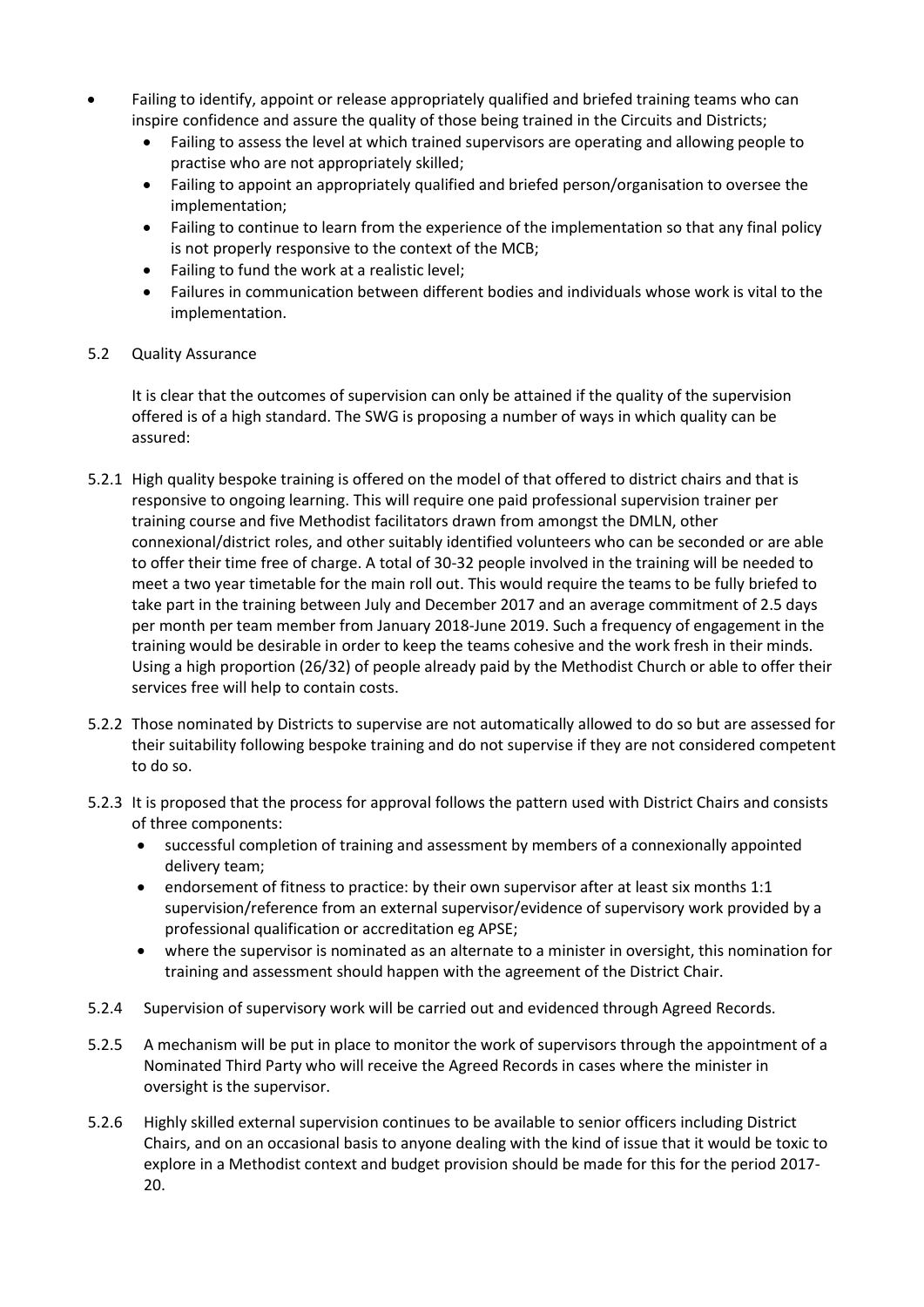- 5.2.7 A skilled and experienced Supervision Reference Group will be appointed by the Conference to succeed the Supervision Working Group in order to oversee this crucial implementation period of work with a remit to:
	- monitor implementation
	- identify policy gaps
	- bring a report to the Council of January 2019 concerning the supervision of ordained ministers in the Connexional Team; ministers in appointments outside the control of the Church; authorised ministers
	- bring a report to the Conference of 2020 reviewing the implementation of the policy and making further recommendations in the light of experience concerning the supervision of ordained people, the use of group supervision and the supervision of lay people with significant pastoral responsibilities.
- 5.2.8 A new post will be created within the Connexional Team for the period 2017-20 in order that the following key responsibilities can be discharged:
	- 1 To advocate for supervision and support its development as a core practice within the MCB: a. To field enquiries about supervision from within and beyond the MCB;
		- b. To identify and co-ordinate a group of advocates for supervision who can respond to invitations to brief groups about the policy and answer questions;
		- c. To identify and support those who should develop a ministry specialism in this area to develop a broader connexional resource.
	- 2 To co-ordinate the supervision of District Chairs and other senior officers who receive external supervision.
	- 3 To oversee the initial training of approximately 400 supervisors according to the training model developed and approved by the Supervision Working Group, including:
		- a. the putting together of appropriately trained and resourced training teams to staff the 50 training events needed;
		- b. the putting together of regional learning groups to attend those events;
		- c. the provision and distribution of approved training materials to those leading and attending events;
		- d. the monitoring of course evaluations and the taking of appropriate actions in relation to the quality of training offered;
		- e. involvement in training teams as appropriate to training experience;
		- f. the convening of two faculty days per year for those offering supervision training on behalf of the MCB.
	- 4 To work with the District Chairs on the implementation of the interim policy in their Districts, including:
		- a. receiving and discussing implementation plans for each District;
		- b. identifying resources and training needs for each District before and after initial training of Superintendents and Alternates;
		- c. providing support to the District Chair in briefing the ministers of the district about that implementation;
		- d. supporting the District Chair in the resolving of difficulties arising in relation to that implementation;
		- e. identifying appropriately trained, resourced and approved supervisors for probationer ministers.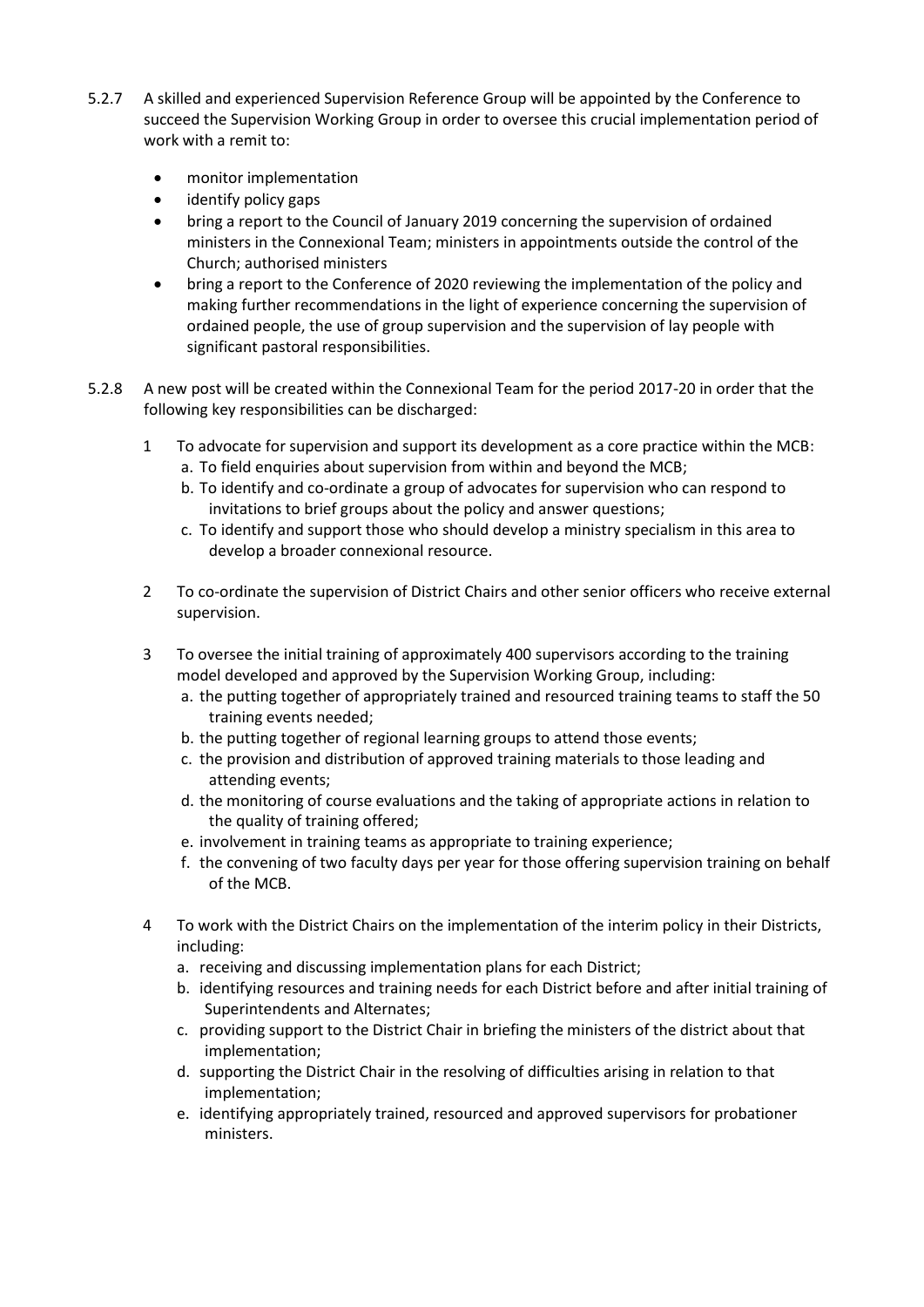- 5 To manage the budget for supervision and to identify budget lines for the next year's budget as part of the connexional budget-making process.
- 6 To work with the Supervision Reference Group to:
	- a. monitor implementation;
	- b. identify policy gaps;
	- c. bring a report to the Council of January 2019 concerning the supervision of ordained ministers in the Connexional Team; ministers in appointments outside the control of the church; authorised ministers;
	- d. bring a report to the Conference of 2020 reviewing the implementation of the policy and making further recommendations in the light of experience concerning the supervision of ordained people, the use of group supervision and the supervision of lay people with significant pastoral responsibilities.

#### **6 Timeline for implementation**

Throughout this report the suggestion has been that the period governed by the Interim Supervision Policy should span three connexional years: 2017-2020.

An indicative training timeline has been shared for consultation with the District Chairs, the key features of which are:

2017/2018 Training teams are formed and briefed for working together. Some work has already been done on team formation and briefing but a further event is needed for a further 15 people.

> The pilot Districts (Group A) complete their Supervision Implementation Plans and move from the Draft Policy to the Interim Policy with the support of some top-up training and the assessment of those nominated to supervise.

Other nominated Districts (Group B) who are ready to begin this work present their Supervision Implementation Plans and training events are organised to train their nominated supervisors and to brief any superintendents who are not intending to offer supervision.

Those who will be supervising others enter into supervision with chairs and others already trained.

Six months later those approved to supervise begin supervising their circuit colleagues

Groups C and D submit their Supervision Implementation Plans so that sufficient nominated supervisors to act as alternates for District Chairs can be identified and trained.

- 2018/2019 Groups C and D follow suit meaning that by the 2019 Conference all ordained ministers in the Circuits will be receiving supervision. There is some leeway for slippage and to work within the constraints of the training team - particularly those who are part of the Learning Network.
- 2019/2020 Following a report to the Methodist Council of January 2019 plans will be made for the training of those to supervise ordained ministers in connexional and other appointments. The training and supervision of those intending to supervise will be undertaken in the year 2019/2020 with the aim that by the time of the 2020 Conference all ordained ministers will have been in supervision for six months.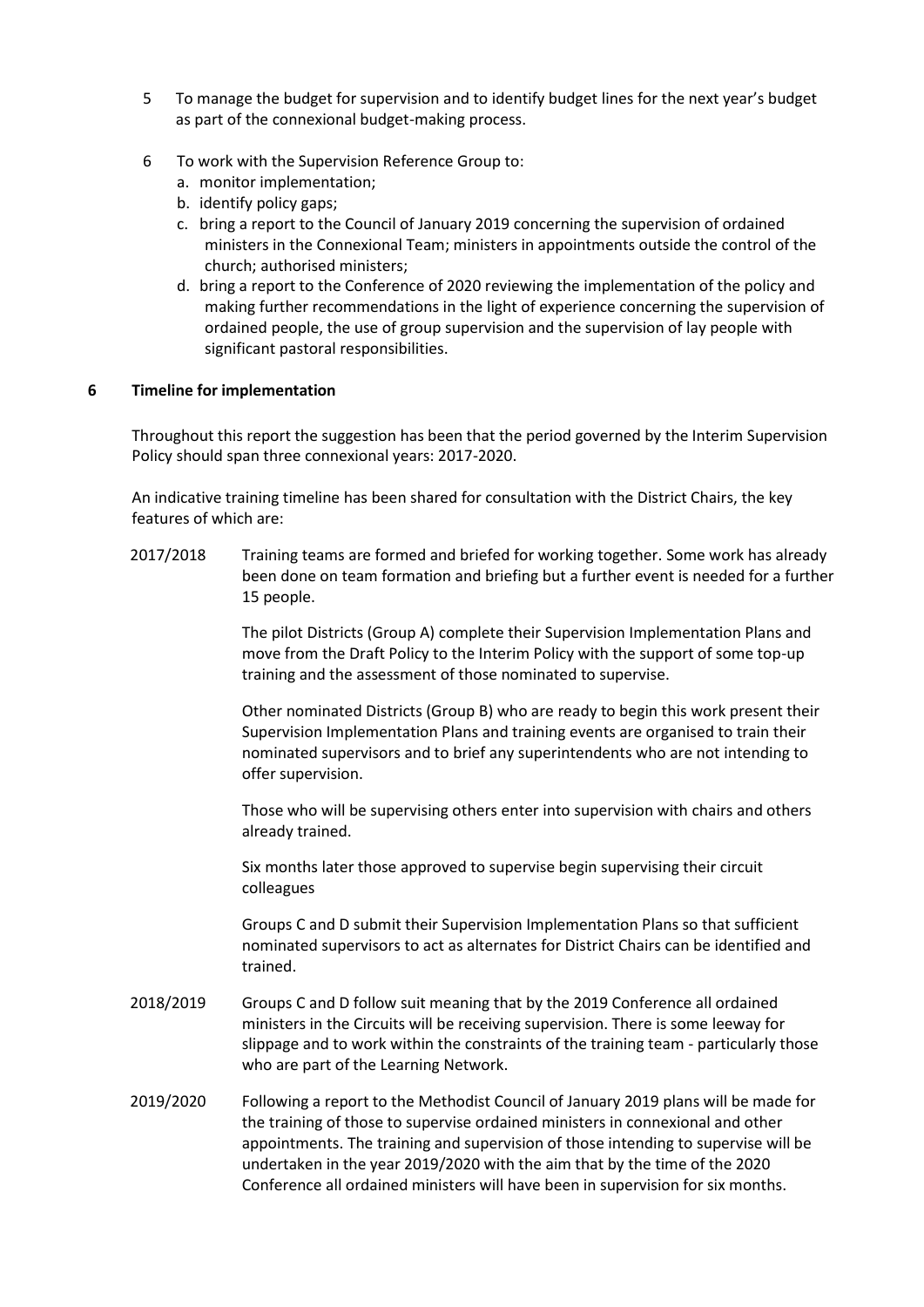# **Interim Supervision Policy 2017-2020**

### **1 Introduction**

### 1.1 Scope

This Interim Supervision Policy provides a framework for and outline of the requirements for supervision for all ordained ministers in the active work in order to ensure that there is greater accountability and support for ministerial practice. This policy is intended to include Chairs of District, all ministers appointed to circuit and district appointments and supernumeraries undertaking roles under SO 792(2). The policy will be implemented in the Districts according to the timeline set out in Section 6 of the Report from the Supervision Working Group with the intention that all ordained ministers appointed to the Circuits and Districts should be in supervision by the Conference of 2019. Within the lifetime of the policy it is envisaged that following further consultation supervision will be extended to apply in an appropriate form to ordained ministers in the Connexional Team, to ministers in appointments outside the control of the Church and to authorised ministers. This policy does not currently extend to lay employees in pastoral roles but Districts and Circuits are encouraged to explore ways of achieving this as soon as practicable.

It is acknowledged that implementing this policy is a major undertaking. For this reason it is an Interim Supervision Policy that is proposed in order to allow time for supervision to be experienced by all ordained ministers before a further audit is taken and final recommendations are made. It is anticipated, for example, that further work will be needed on the future shape of superintendent ministry as a result of the implementation of this policy. It is hoped that a more extensive use of group supervision than is recommended here might be possible once there is more experience and expertise within the Connexion of the processes and methods appropriate to it.

#### 1.2 What kind of supervision?

Whilst the word supervision has many different meanings and usages, supervision as it is being adopted by the Methodist Church is understood as an exploratory and reflective process in which one or more ministry practitioners meet together with a trained, resourced and approved supervisor to reflect on their vocation and practice. The intention of such regular and focused reflection upon practice is to support a change of culture in the life of the Church from one which is often one of isolated and vulnerable practice, to one of accountability, support and more safety for ministers and for those amongst whom they work.

While this supervision policy has arisen directly out of the recommendations of the Past Cases Review of 2015, there has been a growing sense over many years of the need for structured supervision for all those engaged in pastoral work and particularly for ordained ministers because of the responsibilities they carry. Structured supervision is now being introduced for deacons and presbyters across the Church as a realistic expression of the covenant between ordained ministers and the Conference. This covenant implies a duty of care on behalf of the Conference, and a willingness on the part of those ordained for their ministry and character to be overseen by those appointed by the Conference to do so as already set out in Standing Orders.

The experience of those who have reflected on the impact of the supervision they received during the pilot phase of the implementation is that it has operated as both a redemptive structure - a practice that shapes the encounters and interactions that happen within it in ways that promote human health and wellbeing in the light of God's self-revelation (not only for those present but for those amongst whom ministers work)<sup>iii</sup> - and as a means of grace<sup>iv</sup> in which God's transforming presence may be encountered. Further information is offered about the findings from the pilot in the SWG Report.

#### 1.3 The functions of supervision

Supervision in the Methodist Church, then, has three main functions: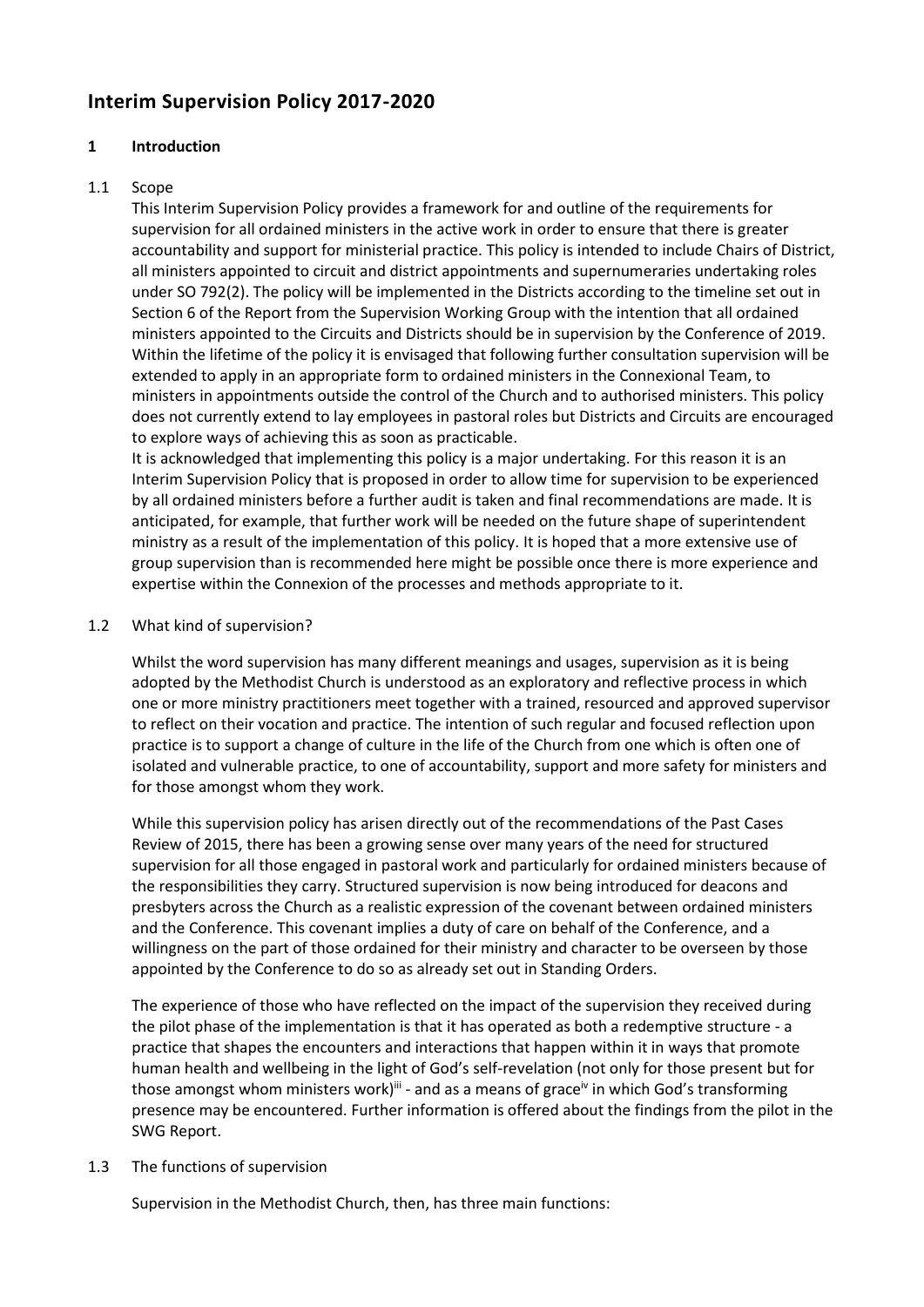- to support the minister in their vocation and practice and its development;
- to safeguard the interests of those amongst whom ministry is practised, including those of children and vulnerable adults;
- to ensure that the ministry offered in the name of the Methodist Church is collegially and accountably reflected upon in the light of God's mission and the purposes of the Methodist Church.

Effective supervision in this context rests on three pillars<sup>y</sup>:

#### **Normative:**

- Shared theological reflection on the practices and vocation of ministry within the horizon of God's mission and within the Methodist Church's code of conduct;
- The shared identification of risks to self and others and the identification of steps to ameliorate those risks.

### **Formative:**

- Support for lifelong learning, formation and development in ministry through shared reflection;
- The exploration of creative approaches to demanding issues of ministry and relationships as they arise.

#### **Restorative:**

- Ensuring that the vocation and work of the minister is shared, valued and nurtured;
- Ensuring that that health and wellbeing issues for ministers are addressed.
- 1.4 The process of each supervision

Whilst exploratory supervision draws on many generic skills - like active listening - that can be transferred, it is a particular discipline that requires training and practice. The process of supervision adopted under this policy is presented in summary as the Greenwich Foot Tunnel Process<sup>vi</sup>. This picture offers a structure for supervision and a way of conceptualising the journey of supervision that echoes John Wesley's approach to pastoral visiting, involving constant prayer (before, during and at its conclusion) and a series of key questions to be asked. Training and assessment by a process approved by the Supervision Reference Group will be required of all those nominated to supervise as part of this policy in order to assure the quality of the supervisory experience for supervisees and to ensure that supervision meets the desired outcomes.

Each supervision should provide opportunity for:

- An update on agreed actions from previous supervision.
- Attention to risk in relation to potential harm to self or others (whether or not this becomes the focus of the session).
- The recording of explicit actions in relation to safeguarding, fitness to practice and any other matter for referral.

Over time a series of supervisions should provide for rounded attention to the whole ministry practice of the supervisee including:

- The vocation and vision of ministry of the practitioner.
- The minister's aims and priorities in the ministry context.
- Key relationships in the ministry context and the minister's approach to them.
- The health, resilience and wellbeing of the minister.
- Equality and diversity issues.
- Learning, development and support needs.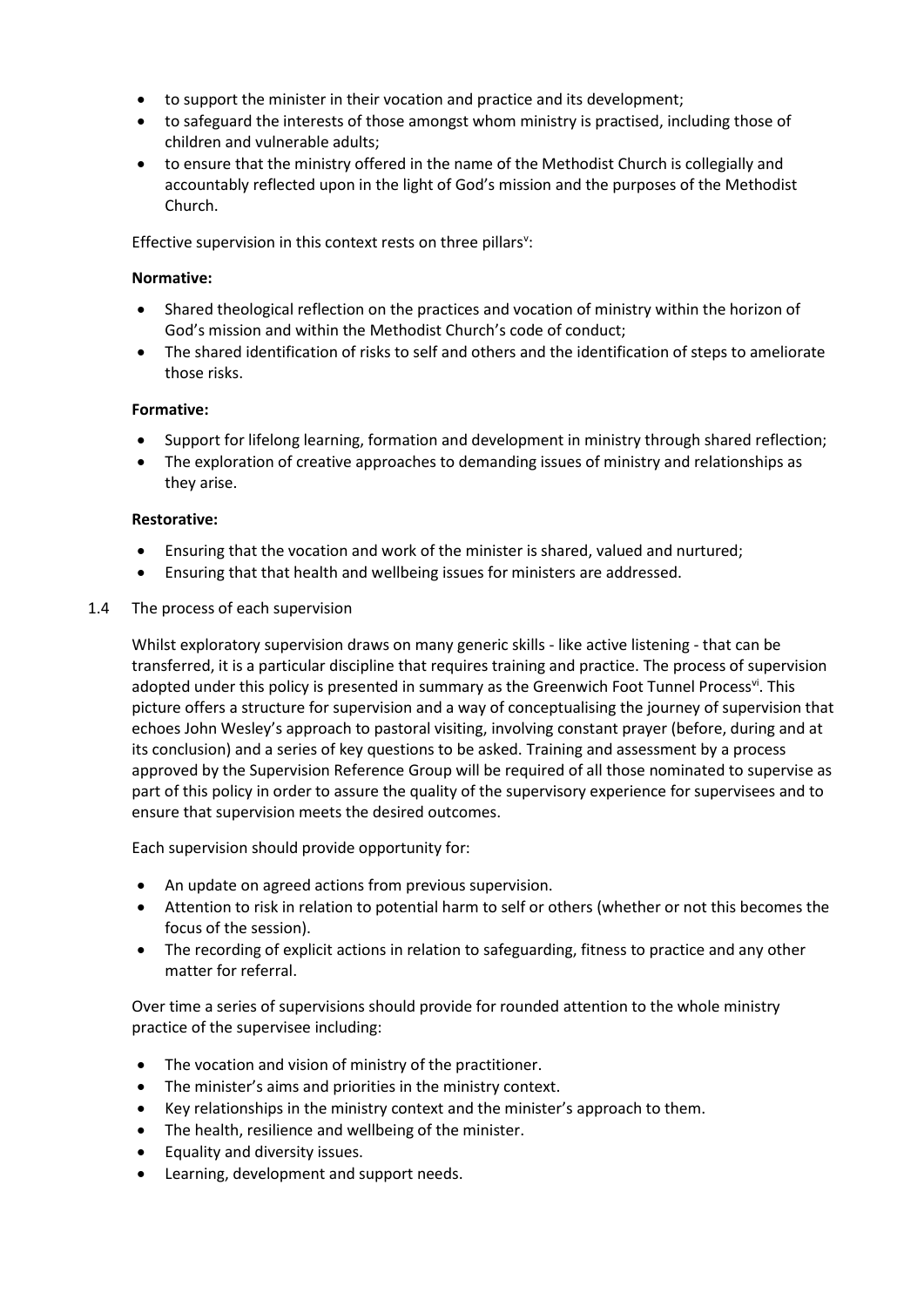The supervisory work in which the minister is engaged both under this policy and more informally.

Issues for exploration in supervision can be raised by either the supervisor or the supervisee, and may be drawn to the attention of either by the minister in oversight if he or she is not the supervisor.

1.5 Supervision and Oversight

Supervision in the Methodist Church is being introduced as a collegial and accountable process that is supportive of lifelong learning in ministry and is a realistic means by which Christians in ministry can 'watch over one another in love' for the sake of everyone involved.

This "watching over one another" is the means by which the members of the body of Christ remain true and faithful to the calling of the Church. In the British Methodist context it is a corporate and shared activity undertaken by the Conference and by groups and individuals working on behalf of the Conference that is commonly referred to as 'oversight'.

Oversight in the Circuits and Districts is exercised corporately by bodies like Circuit Meetings and district Synods. At the same time, ordained ministers have particular responsibilities for the oversight of the life of the church. This is particularly visible in the roles of Superintendent Ministers and District Chairs/the Warden of the MDO who are to oversee the work of the Circuits, and the character and fidelity of ordained ministers, respectively.<sup>vii</sup>

Ministers with such oversight responsibilities are to ensure that those they oversee receive regular, structured supervision according to this policy. It is not necessarily the case that every ordained minister will receive supervision from their minister in oversight. It is necessarily the case, however, that all ministers in oversight will receive agreed records of all supervisions, stating the topics covered and recording any issues for referral that relate to safeguarding, to fitness to practise or to any structured support that should be considered to enable the minister to function effectively. Ministers in oversight, whether or not they are in a particular instance, the supervisor, also have the responsibility to ensure that issues of importance that they are aware of are brought to the attention of the minister concerned for exploration in supervision.

By this means supervision is intended as a contribution to effective oversight. Its main contribution is through the open exploration of the work of the ordained minister, providing support, collegiality and the broader and deeper perspectives that come from intentional and shared reflection and discernment. In its restorative and formative functions it is an expression of the duty of care that the Conference has for those with whom it has entered into a covenant. In its formative and normative functions it is a means of accountability for all ordained ministers and a contribution to the processes by which the Methodist Church oversees the ministry exercised in its name. To be accountable through supervision is literally to share an account of what is happening in ministry (like the apostles in Mark 6:30 who after they had been sent out gathered around Jesus and "told him all that they had done and taught") at a sufficient level of detail and, over time, in a sufficiently rounded way, for a supervisor/minister in oversight to be confident in the practice, self-awareness and wellbeing of the minister concerned. This is not about ensuring perfect practice from perfect practitioners. It is about ensuring good enough practice amongst well enough supported practitioners.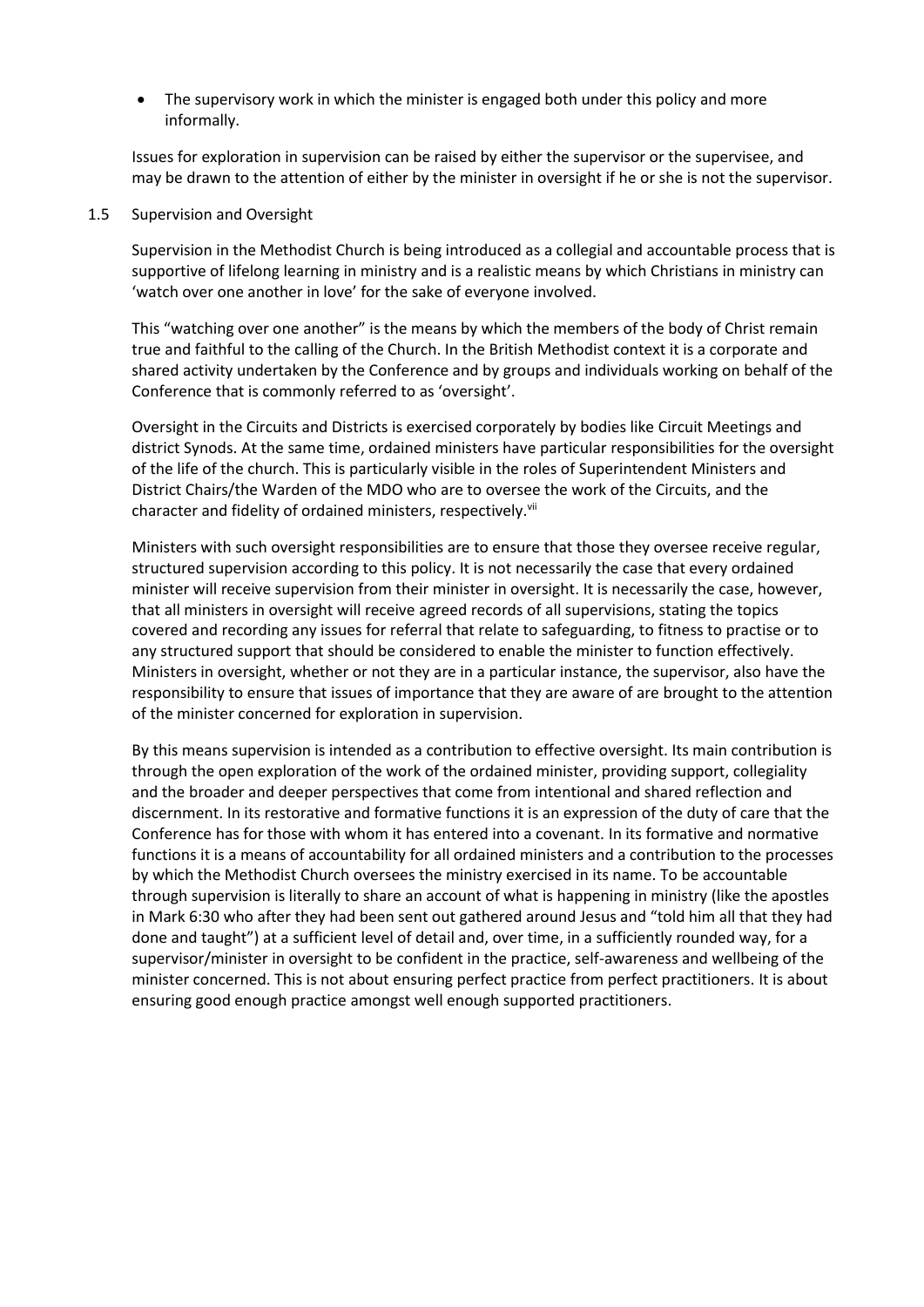## **Figure 1: Diagram of Oversight and Supervision in relation to the office of District Chair**

 $\geq$ Duty of Care

 $\rightarrow$  Accountability



\*Those supervising District Chairs are approved external supervisors. Their responsibilities are to provide exploratory supervision to the Warden of the Diaconal Order and to the District Chairs, that is normative, formative and restorative, and to report to the Secretary of the Conference, by way of an Agreed Record, key issues that belong in the realm of oversight.

#### **Figure 2: Diagram of Oversight and Supervision in relation to the office of a Circuit Minister**



\*\*Those supervising circuit ministers may either be their own superintendents or another ordained minister or suitably qualified and approved supervisor. Their responsibilities are to provide exploratory supervision to circuit ministers, that is normative, formative and restorative, and to report to the superintendent, by way of an Agreed Record, key issues that belong in the realm of oversight.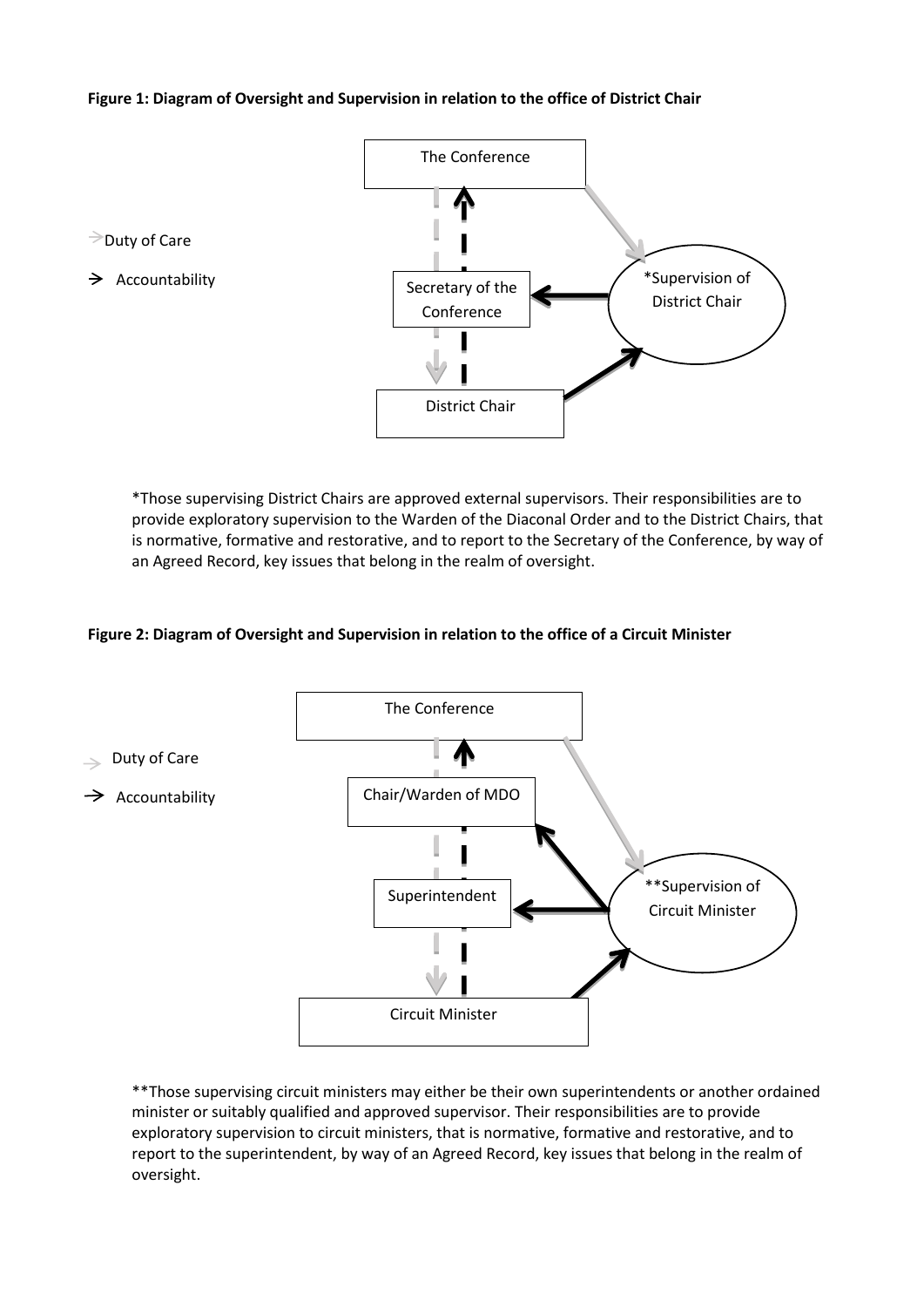## **2 Implementing Supervision in Circuits and Districts**

## 2.1 Who will be approved to supervise?

Whilst it will not necessarily be the case that every District Chair or superintendent will act as a formal supervisor under this policy, it will often be the case that these are the officers best placed to do so. Future appointments of District Chairs, superintendent ministers and other ministers in oversight should bear this in mind as part of discernment and selection. In most Districts and in some Circuits it will be necessary for additional supervisors to be appointed to share in this work. It is not recommended that any supervisor should undertake a one-to-one supervisory or line management relationship with more than eight people. This includes the supervision of ministerial colleagues and the line management of lay employees.

Because supervision involves a significant exercise of power on the part of the supervisor and the appropriate handling of Agreed Records not only by all supervisors but all ministers in oversight, bespoke training will be offered to all District Chairs, superintendent ministers and nominated supervisors. Only those who are suitably trained and assessed will be approved to supervise under this policy.

2.2 Handling the relationship between supervision and oversight

Whilst this Interim Supervision Policy allows for some local flexibility resulting in a connexional pattern of supervision in which some will be supervised by their minister in oversight and others not, consistency will be expressed through the embedding of the following principles:

- Anyone who supervises will be in supervision with a Methodist Church (MCB) approved supervisor who has either completed the approved training and been assessed as ready to practise, or who has the qualifications to act as a professional pastoral supervisor and who has signed a contract to supervise under this policy.
- A covenant will be made between the supervisor and the minister to ensure that the boundaries of the supervision space are understood and respected by both parties.
- The supervision process shall be exploratory and happen as far as possible in an atmosphere of trust, where normative as well as formative and restorative dimensions of the work can be explored without fear of presumptive action being taken by any minister in oversight. Any action to be taken by the minister in oversight that has arisen from a discussion in supervision should be recorded on the Agreed Record (this is true whether or not the minister in oversight is acting as supervisor in order that appropriate boundaries for the supervisory space are maintained).
- Where such trust is not possible an alternative supervision arrangement should be considered with the approval of the appropriate district/connexional officer and any such arrangement noted on the district supervision plan.
- No Supervisor or Minister may supervise or receive the records of supervision for any Minister with whom they are in a close personal relationship (eg spouse or child/parent).
- A minister who already receives external supervision may apply to continue in this arrangement provided that:
	- o the supervisor is suitably qualified and insured
	- o the supervisor agrees a contract with the Methodist Church to supervise according to this policy
	- o the minister in oversight is in agreement
	- $\circ$  the expense is borne locally either by the minister or by the Circuit/District
	- o the arrangement is noted on the district supervision plan.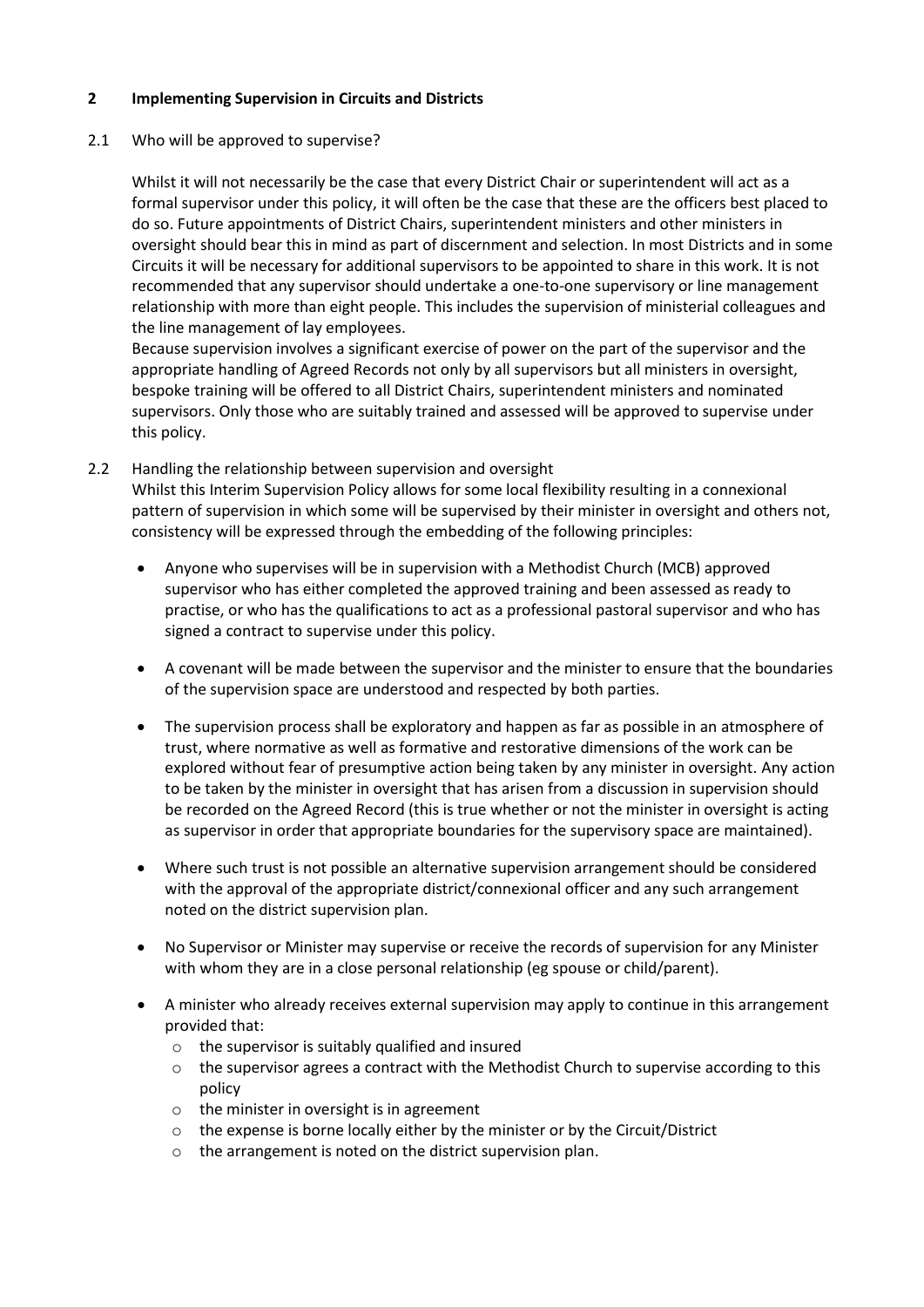- Agreed Records should only contain the information necessary for oversight responsibilities to be exercised, recording
	- o that the supervision has happened
	- o a list of the topics covered
	- o any issues of risk/safeguarding named
	- $\circ$  any issues to be referred outside the supervision process (ie of which the minister in oversight and/or another party needs to be aware or upon which the minister in oversight needs to act).
- Anything on the Agreed Record can be appropriately raised by the minister in oversight with their colleague.
- Anything which the minister in oversight, or the nominated third party, notes has not been covered in the Agreed Records can be referred by them or brought to the supervision. For example, if safeguarding has not been considered for some time.
- Nothing should be written on the Agreed Record that could identify a third party.
- Agreed Records are to be kept according to the provisions of the data protection act as sensitive documents. They are not confidential as:
	- $\circ$  a copy will be routinely sent to the minister in oversight/nominated third party
	- $\circ$  copies are to be passed on to a new supervisor when either the supervisor or the minister moves on.
	- $\circ$  copies are available for use in other formal processes eg a safeguarding enquiry; a competence process; a complaints process.
- Beyond those matters recorded on the Agreed Record the supervision is confidential to the supervisor and the minister concerned except that the supervisor is expected to take issues arising to their own supervisor for reflection. This is a safeguard for all concerned and would not require the disclosure of names or places.
- There should be no closed loops that might allow any inappropriate pressurizing of ministers through supervision by those in oversight – this should be monitored in the supervision of those supervising and through the appointment of a Nominated Third Party to receive the Agreed Record.In the case of those not being supervised by their minister in oversight the Agreed Record will go to the minister in oversight. Where the minister in oversight is the supervisor an appropriate officer should be appointed to receive and monitor the supervisory process (this person should be named in the District Supervision Implementation Plan).
- Oversight is also maintained by ensuring that a report of the supervisory process goes annually to the minister in oversight *and* the lay representative in the MDR process and a report of the development outcomes goes from the MDR to the supervisor for implementation and monitoring. Suitable proformas will be provided.

## 2.3 How will the pattern of supervision be determined for each District/Circuit?

Under this policy each District will need to complete a Supervision Implementation Plan. This document should be completed in consultation with the superintendents in the District and with the connexional officer appointed to oversee this work. An approved plan will articulate:

- 1 the normative pattern of supervision for those in circuit and district appointments
- 2 an appropriate plan for the supervision of ministers in appointments outside the control of the Church
- 3 the names of those nominated to supervise and the dates of their training and approval
- 4 the noting of any exceptional arrangements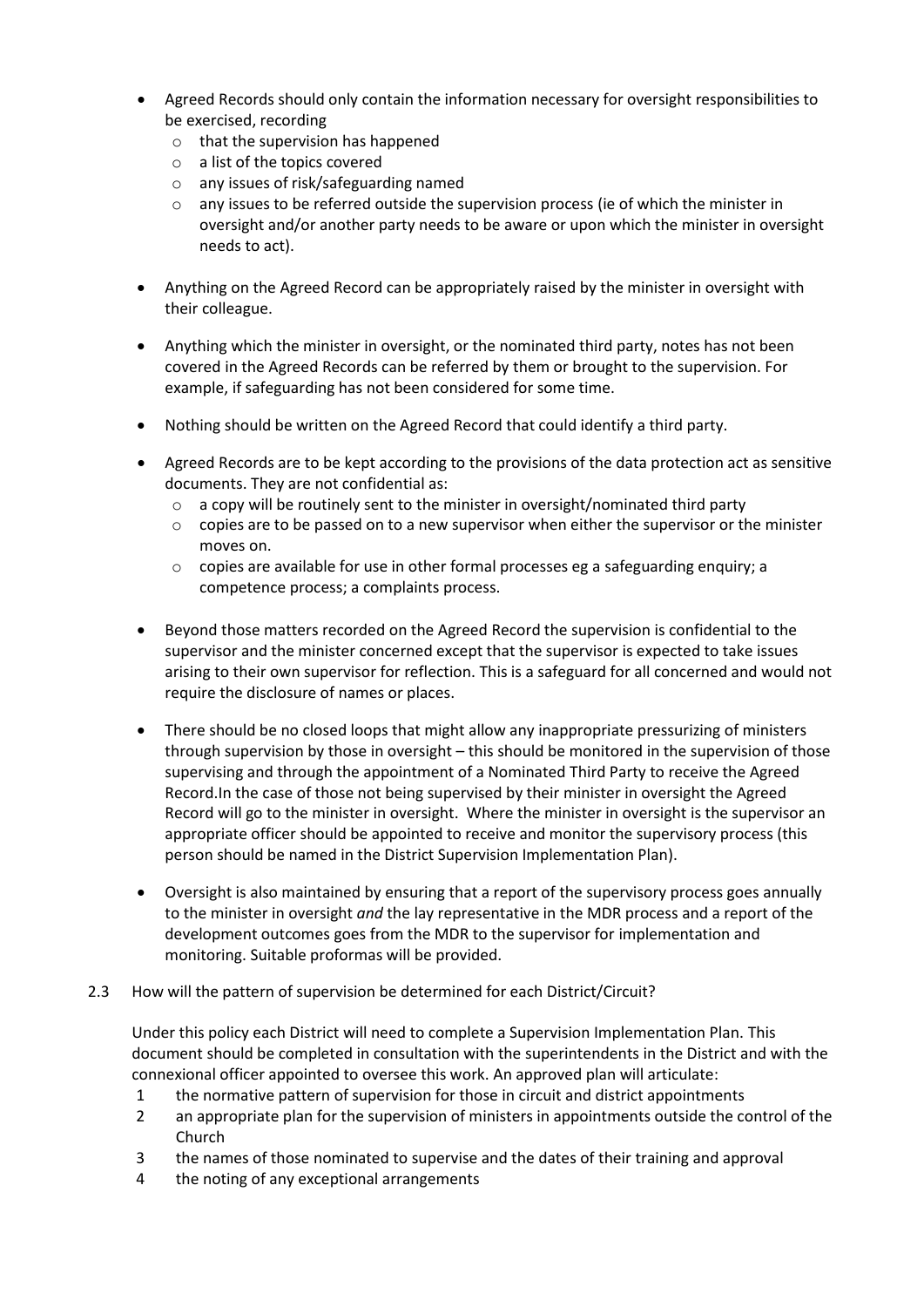5 the noting of those Nominated Third Parties who will receive and monitor the Agreed Records of supervision where the supervisor is the minister in oversight.

Each District will be asked to select a pattern of supervision from the following options:

- A all ministers to be supervised by their minister in oversight
- B all ministers to be supervised by their minister in oversight or a nominated alternate
- C all ministers to be supervised by a minister other than their minister in oversight.

In most Districts, Pattern A will not be practical in its entirety as numbers of circuit staff vary considerably. Districts will be asked to articulate their own pattern using A, B and C above. For example:

A+B: in District X there are 8 superintendents who will all be supervised by the District Chair (Pattern A); because of variations in circuit staffs, the superintendents will each supervise their own ministerial colleagues except where numbers make this difficult. In this case some ordained ministers will be supervised by a colleague from a neighbouring Circuit (Pattern B).

B+C: In District Y there are 12 superintendents. These will be supervised by the District Chair and by a nominated alternate who is supernumerary (Pattern B). The remaining 40 ordained ministers will be supervised by a ministerial colleague who is not their own superintendent. 10/12 of the Superintendents will be nominated for this work, taking 4 supervisees each in addition to any lay employees they already supervise or manage (Pattern C).

C: In District Z there are 12 superintendents and a further 36 ordained ministers. 12 people will be nominated from the District, including the District Chair, 8 superintendents and 3 lay people with suitable experience and skills. Each of these will supervise 4 ordained ministers each (Pattern C).

The pilot has demonstrated that there are different advantages and disadvantages associated with being supervised by the minister in oversight and by someone else. Being supervised by someone outside of the oversight structure perhaps gives more freedom for difficult issues to be explored; on the other hand, those who have experienced effective supervision from their ministers in oversight have valued the increased sense of collegiality this has brought.

During the period governed by this interim policy, all three patterns will be permitted and any combination of them as approved by the responsible connexional officer through the mechanism of the District Supervision Implementation Plan.

#### **3 Roles and Responsibilities**

- 3.1 A Supervision Reference Group shall be appointed for the period 2017-2020 to:
	- a. monitor implementation
	- b. identify policy gaps
	- c. bring a report to the Council of January 2019 concerning the supervision of ordained ministers in the Connexional Team, ministers in appointments outside the control of the Church; ministers of other churches
	- d. bring a report to the Conference of 2020 reviewing the implementation of the policy and making further recommendations in the light of experience concerning the supervision of ordained people, the use of group supervision and the supervision of lay people with significant pastoral responsibilities.
- 3.2 A new post should be created for the period 2017-20 in order that the following key responsibilities can be discharged:
	- to advocate for supervision and support its development as a core practice within the MCB;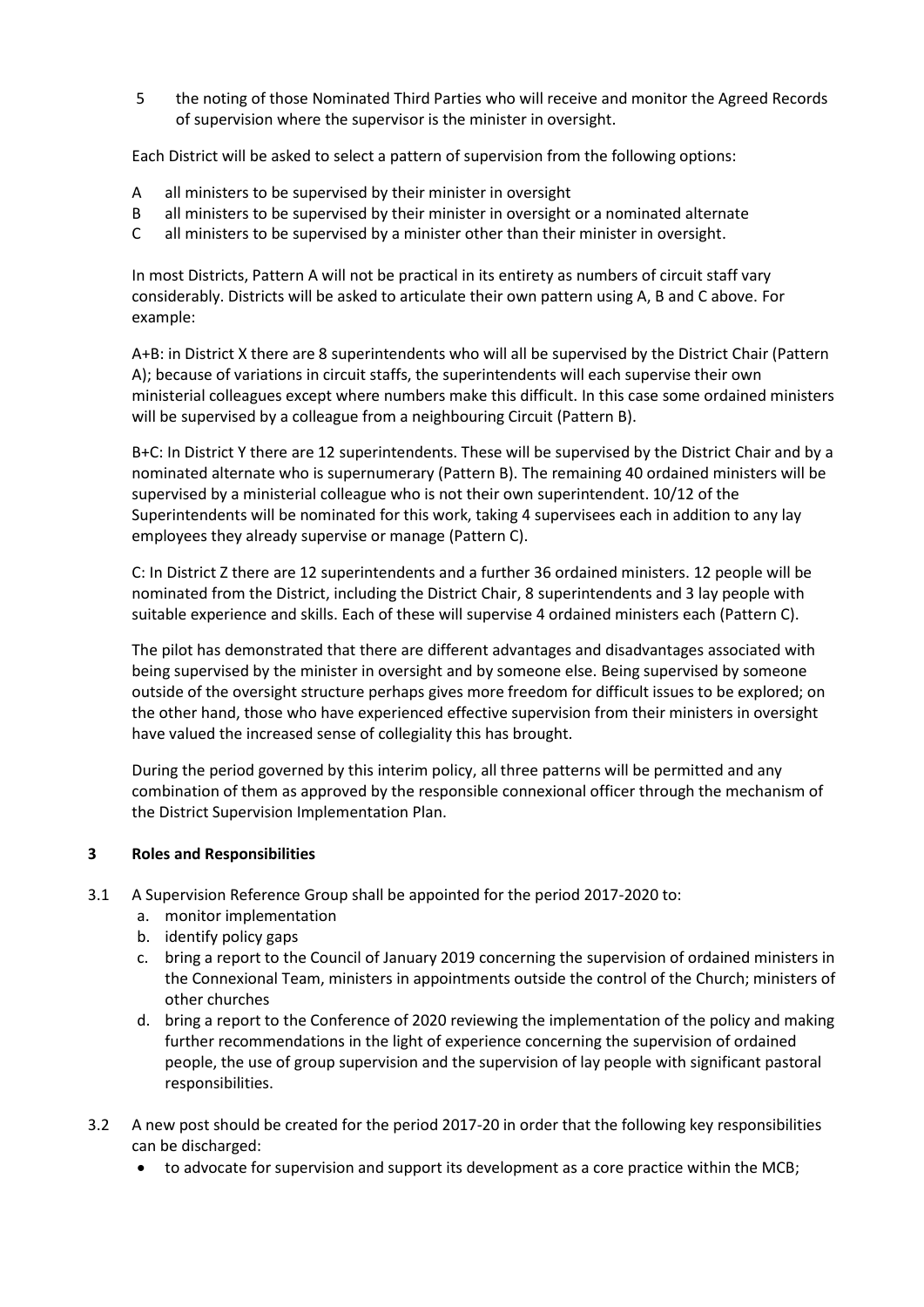- to coordinate the supervision of District Chairs and other senior officers who receive external supervision;
- to oversee the initial training and assessment of those who will supervise in the Districts and Circuits;
- to work with the District Chairs on the implementation of the interim policy in their Districts through the mechanism of Supervision Implementation Plans;
- to manage the connexional aspects of the budget for supervision;
- to work with the Supervision Reference Group to:
	- o monitor implementation
	- o identify policy gaps
	- o bring a report to the Council of January 2019
	- o bring a report to the Conference of 2020.
- 3.3 Chairs of District are responsible for:
	- ensuring that superintendent ministers are fully aware of their role and responsibilities in relation to this supervision policy and that supervision is provided in accordance with the Methodist Church policy on supervision;
	- ensuring that ordained ministers in district appointments receive regular supervision;
	- leading developments in supervision practice in the District;
	- ensuring that ministers serving in district and circuit appointments receive supervision in line with the Methodist Church policy on supervision and taking action to address this if this is not the case (probationer ministers are supervised during their probation; see section 5 below for the integration of existing practice in those trained to supervise probationers with the arrangements in this policy).
- 3.4 Superintendent ministers are responsible for:
	- ensuring that all deacons and presbyters in circuit appointments are fully aware of their role and responsibility in relation to supervision and that supervision is provided in accordance with this policy;
	- **•** leading developments in supervision practice;
	- ensuring that they receive supervision in line with this policy and taking action to address this if this is not the case.
- 3.5 All ordained ministers are responsible for:
	- ensuring that they receive supervision in line with this policy and taking action to address this if this is not the case;
	- ensuring that Agreed Records of their supervision are provided regularly to their minister in oversight on the connexional proforma.

## **4 Practicalities**

- 4.1 Every ordained minister governed by this policy (and see section 5 below for the Supervision of Probationers) should be supervised 1:1 six times in each year. Additional supervisions may be arranged where either party feel this is necessary - up to 8 times in each year.
- 4.2 Each supervision should last 1.5 hours (including time for arrival and departure).
- 4.3 MDR meetings are in addition to this. A short report should be made from the supervisory process to the MDR process on the form provided, and from the MDR process to the supervisory process at its conclusion naming any issues to be taken forward/monitored in supervision.
- 4.4 At the first supervision a covenant should be made on the connexional proforma in order to establish common expectations. Copies should be retained by the supervisor and the supervisee and sent to the minister in oversight/a nominated third party for their information. The covenant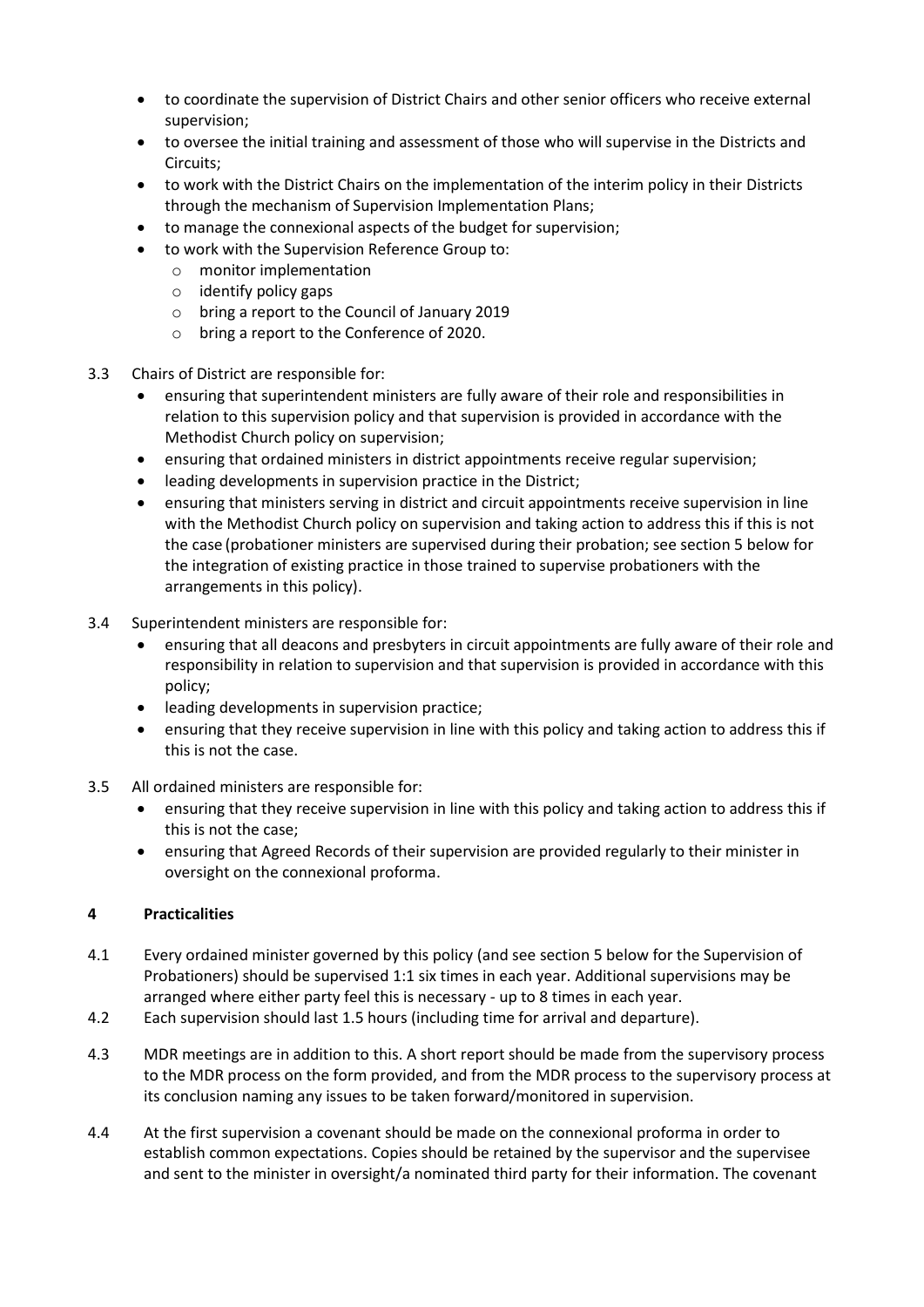should be reviewed annually to give opportunity for both parties easily to name what might need changing.

- 4.5 Some supervisions may be conducted by Skype or telephone. At least two supervisions each year should be face to face.
- 4.6 All supervisions should be conducted in confidential space, free from interruptions. The use of skype or telephone requires both parties to think carefully about how to protect the space and time from other distractions.
- 4.7 Dates and venues for supervisions should be agreed in advance with more than one in the diary. The earlier dates are fixed the easier it is for everyone to honour the commitment. Except in the case of emergency, supervision dates are to be considered a priority and may only be changed by mutual consent.
- 4.8 At the conclusion of each supervision an Agreed Record Form should be completed by the supervisor and the supervisee. Copies should be kept by both parties for reference and a copy sent to the minister in oversight/nominated third party for their reference. Supervisors and supervisees may wish to keep more detailed notes for their personal reference.
- 4.9 All Agreed Records should be kept either in locked cabinets or electronically in a safe format to which others do not have access.
- 4.10 The provision of group supervision is at the discretion of the Circuit/District concerned and may be offered only *in addition* to individual supervision and used in the following ways:
	- As peer supervision in staff meetings;
	- In groups of peers, eg of District Chairs, with a facilitator present;
	- Group supervision should not be a context in which team issues are discussed except in the presence of an external supervisor;
	- Records need not be kept though supervisees should be responsible for reporting any issues for referral identified to their supervisor/minister in oversight.
- 4.11 Those engaging in group supervision are encouraged to use the tools for supervision learned in the training in order to develop structured and intentional use of the time. The further use of group supervision will be subject to review once more experience of supervision has been gained by the Connexion as a whole.

#### **5 The supervision of probationer ministers and those new to the Methodist Church in Britain (MCB)**

It is envisaged that by 2020 all probationer ministers and those new to the Methodist Church in Britain will be supervised by those who have been trained and assessed and approved under this policy. In addition to this training those supervising probationers will be required to undertake a briefing about the particular issues pertaining to the supervision of probationers including:

- Frequency;
- Supervision of those new to ministry;
- Benchmarks for ordination:
- Oversight in relation to probationers;
- Evidential report writing.

Those supervising ministers new to the Methodist Church in Britain should receive briefing in relation to

- Frequency;
- Cross cultural supervision and ministry.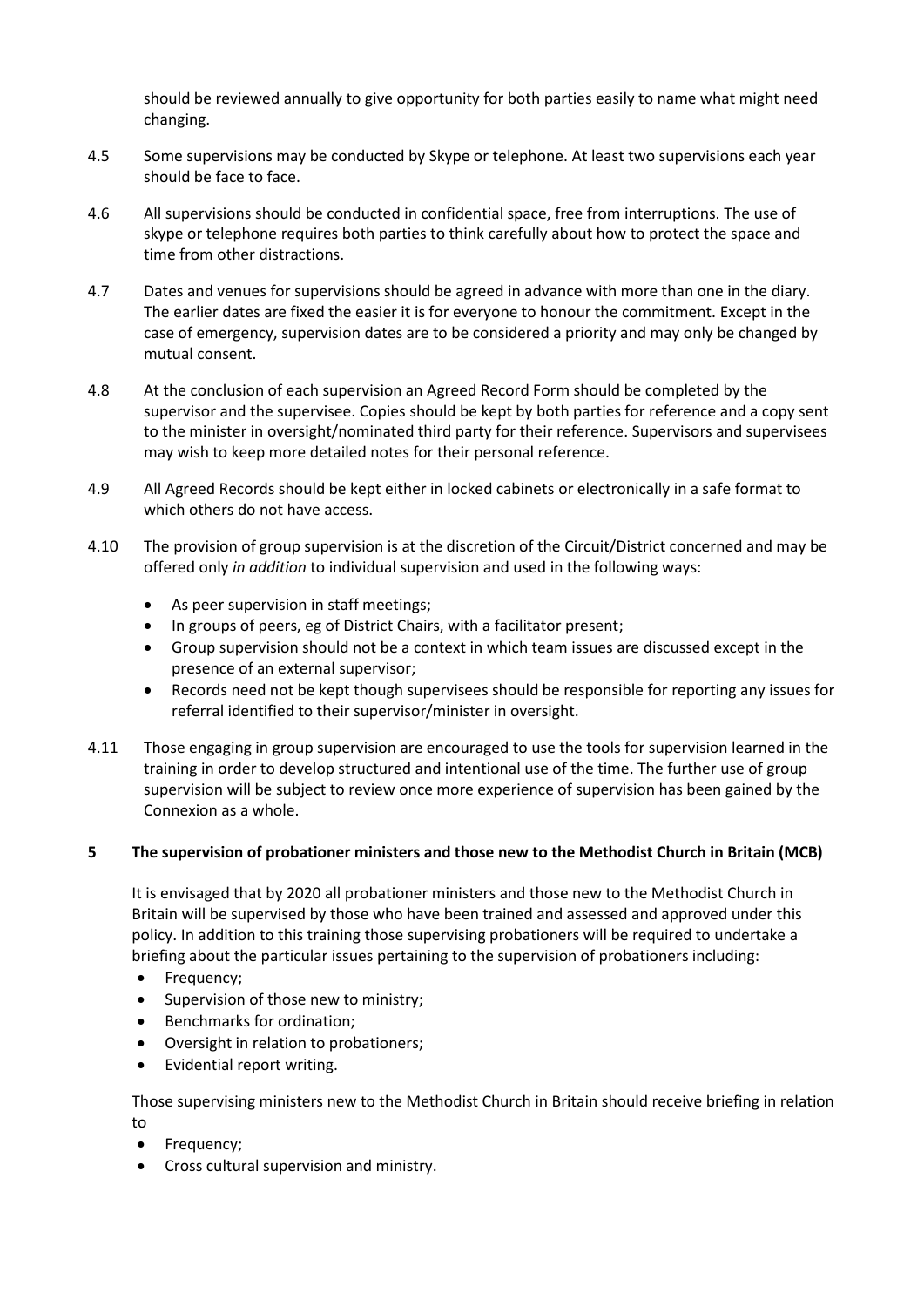In the meantime the current courses preparing supervisors for probationers and ministers new to the MCB will continue to run using materials in common with the approved connexional supervision training. Those running these courses will need to be sensitive to the timeline for implementation and the fact that Districts will not all receive the approved connexional supervision training at the same point. Discretion will need to be exercised about the appropriate training for those who have received the approved connexional supervision training early in the cycle.

The supervision of probationers and those new to the MCB is subject to this policy in all other respects, eg the keeping of Agreed Records; the need for a Nominated Third Party to receive the records.

#### **6 Necessary Paperwork**

The following documents are necessary for the implementation of this policy and will be available to download:

- Covenant Form;
- Agreed Record Form;
- MDR Report Forms A and B;
- Supervision Implementation Plan.

### **7 Addressing problems with the supervision process**

- 7.1 If any supervisee is unhappy with the supervision they are being offered they should in the first instance discuss the matter with their supervisor and secondly with those responsible for their oversight in the Circuit/District.
- 7.2 In cases where the matter cannot be resolved within the District, the connexionally appointed officer responsible for supervision should be consulted.
- 7.3 Concerns about policy issues should be addressed to the connexionally appointed officer responsible for supervision or to any member of the Supervision Reference Group.

#### **\*\*\*RESOLUTIONS**

 $\overline{a}$ 

**19/1. The Conference received the Report.**

#### **19/2. The Conference adopted the interim policy on supervision.**

<sup>&</sup>lt;sup>i</sup> Extract from the National Crime Agency paper CEOP Thematic Assessment The Foundations of Abuse: a thematic assessment of the risk of child sexual abuse by adults in institutions. 2012. Accessed 02/02/17:

www.ceop.police.uk/Documents/ceopdocs/CEOPThreatA\_2012\_190612\_web.pdf

ii Responsibility for the character and fidelity of deacons lies with the Warden (SO 754(2)) whilst for deacons in circuit appointments responsibility for their work lies with the Superintendent. (According to SO 520(2) 'It is the duty of the Superintendent appointed to each Circuit to enable the relevant courts, officers and ministers to fulfil their specific responsibilities under Standing Orders and to ensure that they do so.') Similarly responsibility for the character and fidelity of presbyters in circuits lies with the District Chair but responsibility for the work lies with the Superintendent. iii Edward Farley, Interpreting Situations: An Enquiry into the Nature of Practical Theology, reprinted in Woodward and Pattison, 1999, The Blackwell Reader in Pastoral and Practical Theology, Wiley-Blackwell

iv John Wesley, 1786 Sermon On Visiting the Sick. 'On Visiting the Sick'. Available at:

http://wesley.nnu.edu/johnwesley/the-sermons-of-john-wesley-1872-edition/sermon-98-on-visiting-the-sick <sup>v</sup> Adapted from Inskipp and Proctor, 1995, Art, Craft and Tasks of Counselling Supervision: Professional Development for Counsellors, Psychotherapists, Supervisor and Trainers Pt.2: Becoming a Supervisor, 2<sup>nd</sup> edition: Cascade.